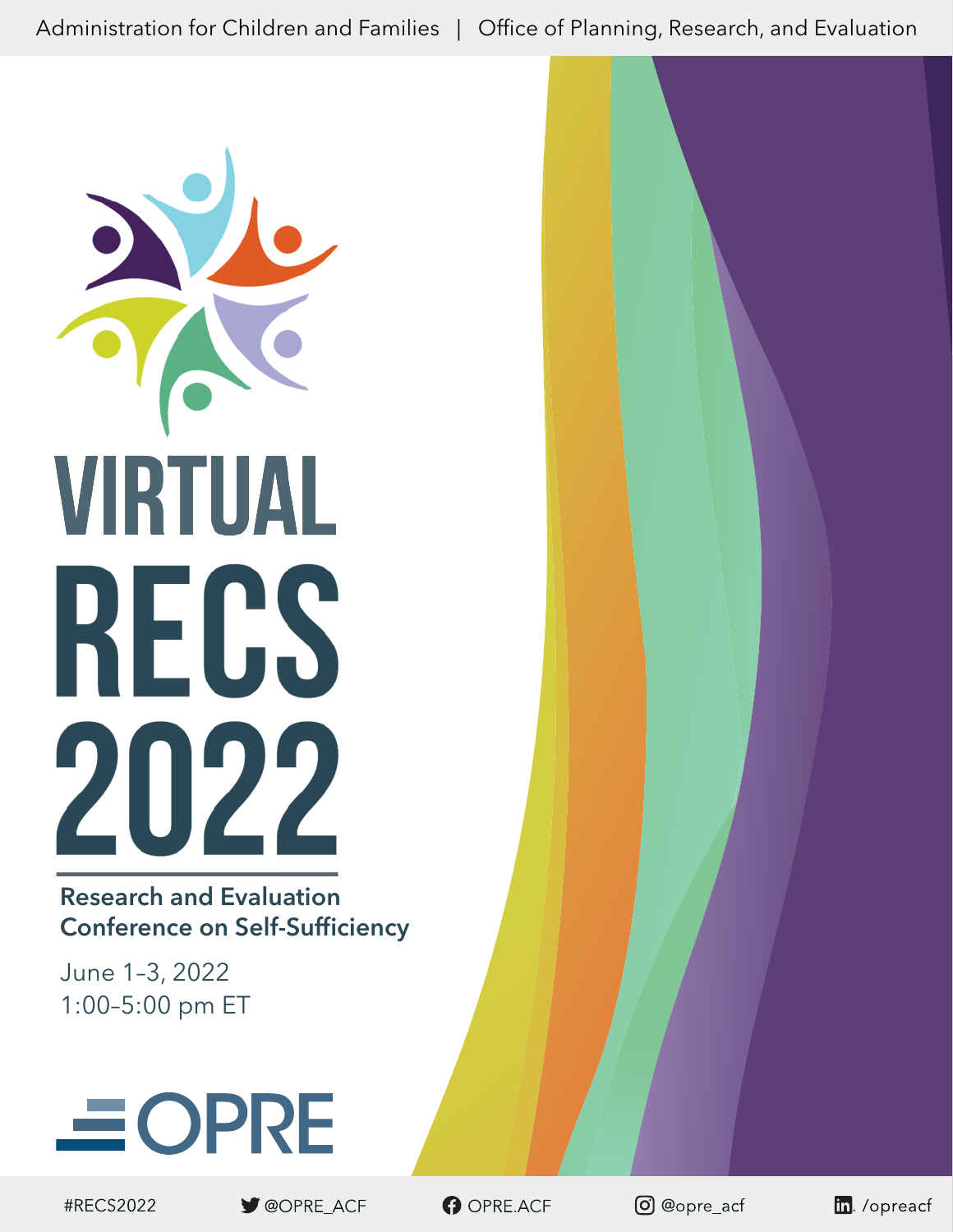

# **Table of Contents**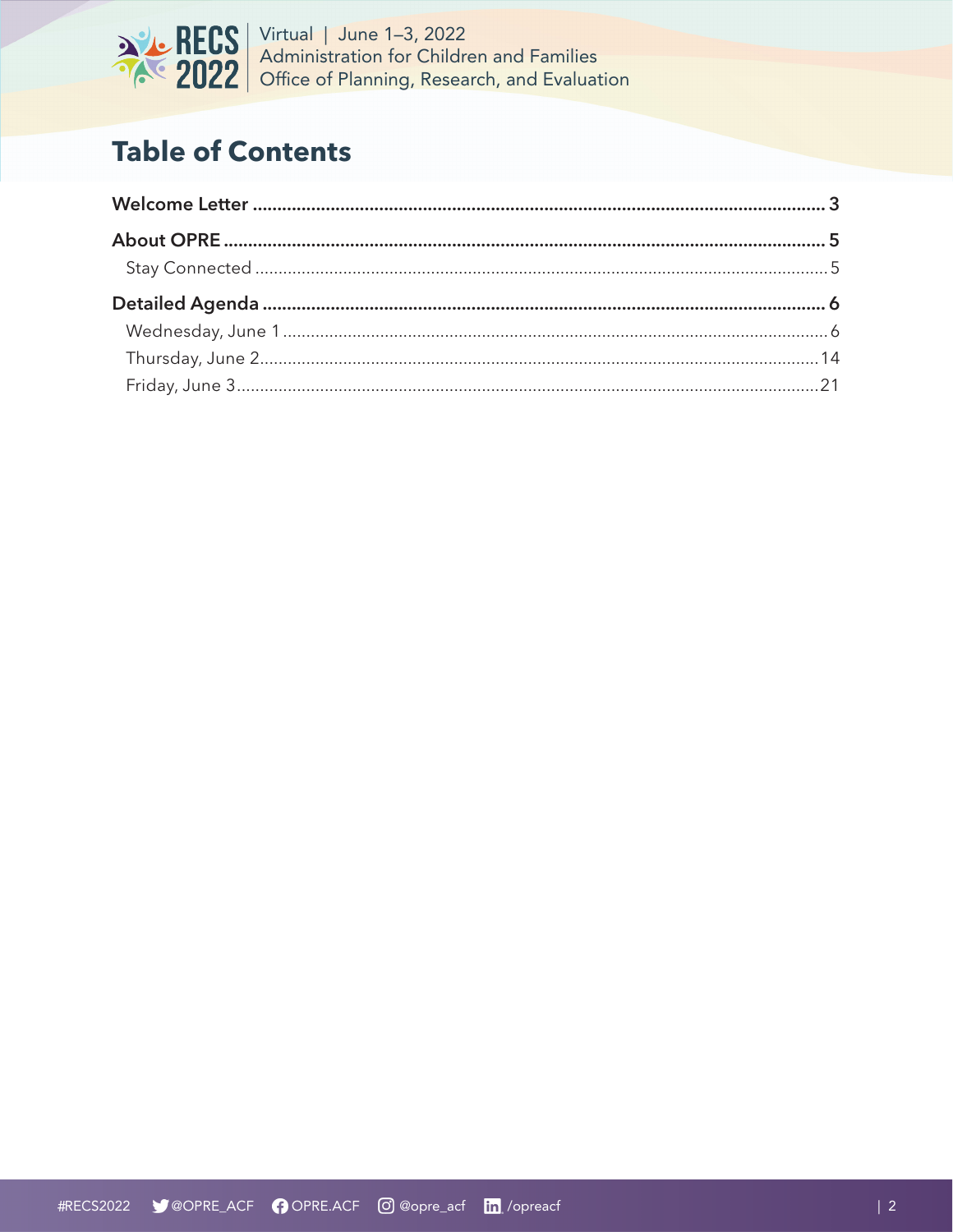<span id="page-2-0"></span>



# ADMINISTRATION FOR **22 FAMILIES**

Administration for Children and Families June 1, 2022

Dear Colleagues,

330 C Street, S.W. Washington, D.C. 20201

[https://ww.acf.hhs.gov](https://www.acf.hhs.gov)

It is my pleasure to welcome you to the Research and Evaluation Conference on Self-Sufficiency (RECS) 2022, convened by the Office of Planning, Research, and Evaluation (OPRE) in the Administration for Children and Families of the U.S. Department of Health and Human Services. This conference brings together researchers, practitioners, and policymakers to discuss cutting-edge research on employment, well-being, and self-sufficiency among families with low incomes. This 21st convening of the conference is our second virtual RECS. Although we will miss seeing you in person, we hope the virtual format allows a broad and diverse group of speakers and participants to exchange ideas and findings from the most recent and rigorous research in the field.

The conference sessions are organized in six thematic tracks:

- TANF Programs, Policies, and Populations
- Employment and Mobility in the Labor Market
- Youth Well-Being and the Transition to Adulthood
- Strengthening Families, Fatherhood, Marriages, and Relationships
- Evaluating Social Programs, Building Evidence, and Using Data
- Approaches to Alleviate Poverty and Expand Opportunity

These tracks are meant to encompass major areas of current research and to help you plan your participation in the conference. Each track is associated with a color to guide you through the program.

The detailed agenda in this program book provides session descriptions (pages 6–28). To join the virtual sessions, click "Join Live Sessions" on the virtual venue homepage or "Agenda" in the venue's left-side menu.

I particularly want to highlight the plenaries taking place on each conference day. These sessions cover the timely and important topics of serving families through COVID-19 and beyond, exploring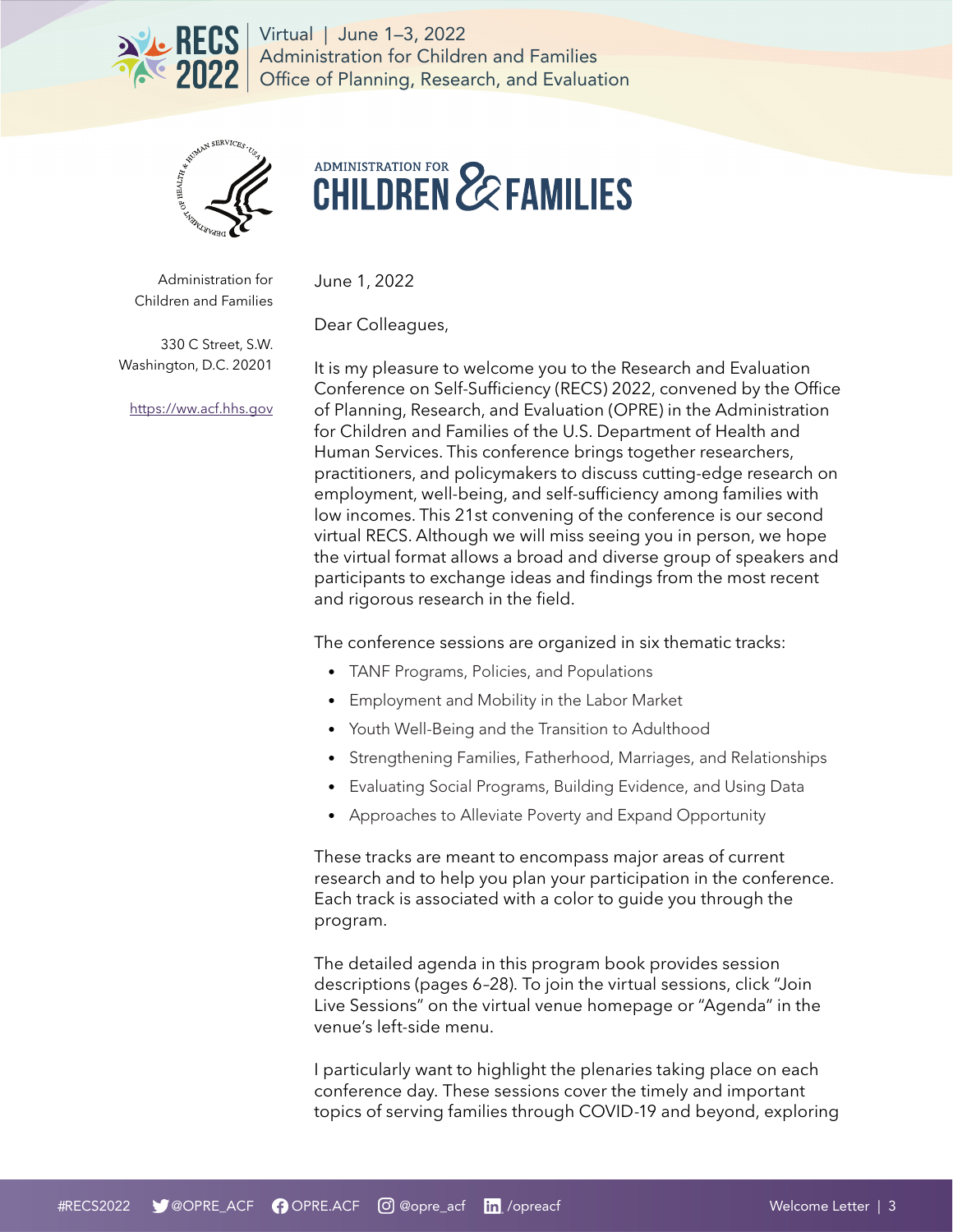

> and adapting to the changing nature of work, and engaging people with lived experience in efforts to improve programs and conduct research. We are honored to have speakers from all levels of government, researchers, practitioners, and individuals with lived experience in these sessions.

> Additionally, we are pleased to have RECS Emerging Scholars, Marriage Strengthening Research and Dissemination Center Interns, and OPRE Behavioral Intervention Scholars at the conference. Please support them by attending the Emerging Scholars Lightning Talks on Wednesday, June 1 at 4:00 p.m. Eastern. Additionally, I encourage these scholars and any attendee who identifies as a student, recent graduate, or junior staff or faculty member to register to join the Research Mentoring and Networking Event on Friday, June 3 at 12:00 p.m. Eastern.

> Several people deserve particular mention for their roles in planning the conference: Hilary Bruck, Nicole Constance, Lauren Deutsch, Marie Lawrence, Emily Ross, Sarita Barton, Selma Caal, Mina Addo, Elaine Carpenter, Ciara Bridges, Justin Falcone, Rowan Myers, and Elisa Rosman. I thank them all. I would also like to thank the RECS logistics contractor, AIR, for its work in planning this conference. Finally, I'd like to thank all of our speakers for sharing their time and knowledge.

In addition to the formal conference sessions, I hope you will also find opportunities for informal exchange of ideas about research, policies, and programs, including through the virtual venue's interactive chat features and the Social Wall. Additionally, we invite you to join the conversation and share your conference experience on Facebook, Twitter, Instagram, and LinkedIn using the conference hashtag #RECS2022.

Again, welcome to the conference. I am glad that you are here, and I look forward to your participation.

Sincerely,

Emil Debmitt

Emily Schmitt

Acting Deputy Assistant Secretary for Planning, Research, and Evaluation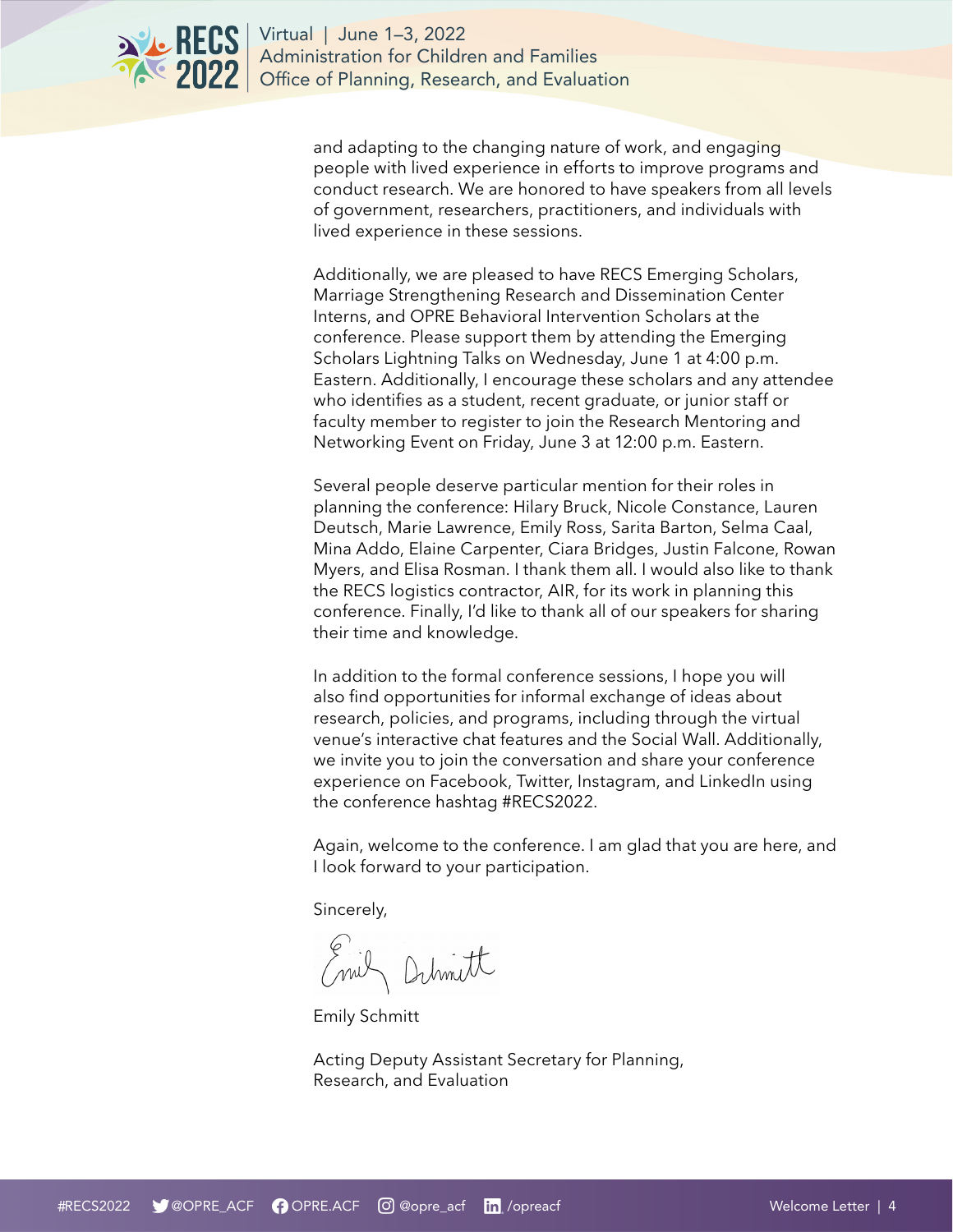<span id="page-4-0"></span>

## **About OPRE**

U.S. Department of Health and Human Services Administration for Children and Families Office of Planning, Research, and Evaluation <https://www.acf.hhs.gov/opre>

The Office of Planning, Research, and Evaluation (OPRE), within the Administration for Children and Families (ACF), studies ACF programs and target populations through rigorous research and evaluation projects. These include evaluations of existing programs, evaluations of innovative approaches to helping low-income children and families, research syntheses, and descriptive and exploratory studies. This research is directed to a broad audience, including ACF program offices, researchers, practitioners, policymakers, and program providers. OPRE also works to improve data and coordinates performance management for ACF.

OPRE is comprised of four divisions:

- The Division of Economic Independence focuses on welfare, employment, training, education, and family self-sufficiency.
- The Division of Family Strengthening focuses on teen pregnancy prevention, youth development, healthy marriage, responsible fatherhood, family violence, runaway and homeless youth, and early childhood home visiting.
- The Division of Child and Family Development focuses on early care and education, including subsidized child care, Head Start, Early Head Start, and child abuse and neglect.
- The Division of Data and Improvement supports ACF programs in responsibly managing and using data to improve the effectiveness and efficiency of human services programs.

## **Stay Connected**

During the conference and throughout the year, we invite you to use the tools displayed here to engage with OPRE, conference participants, and others interested in well-being and selfsufficiency among families with low incomes.

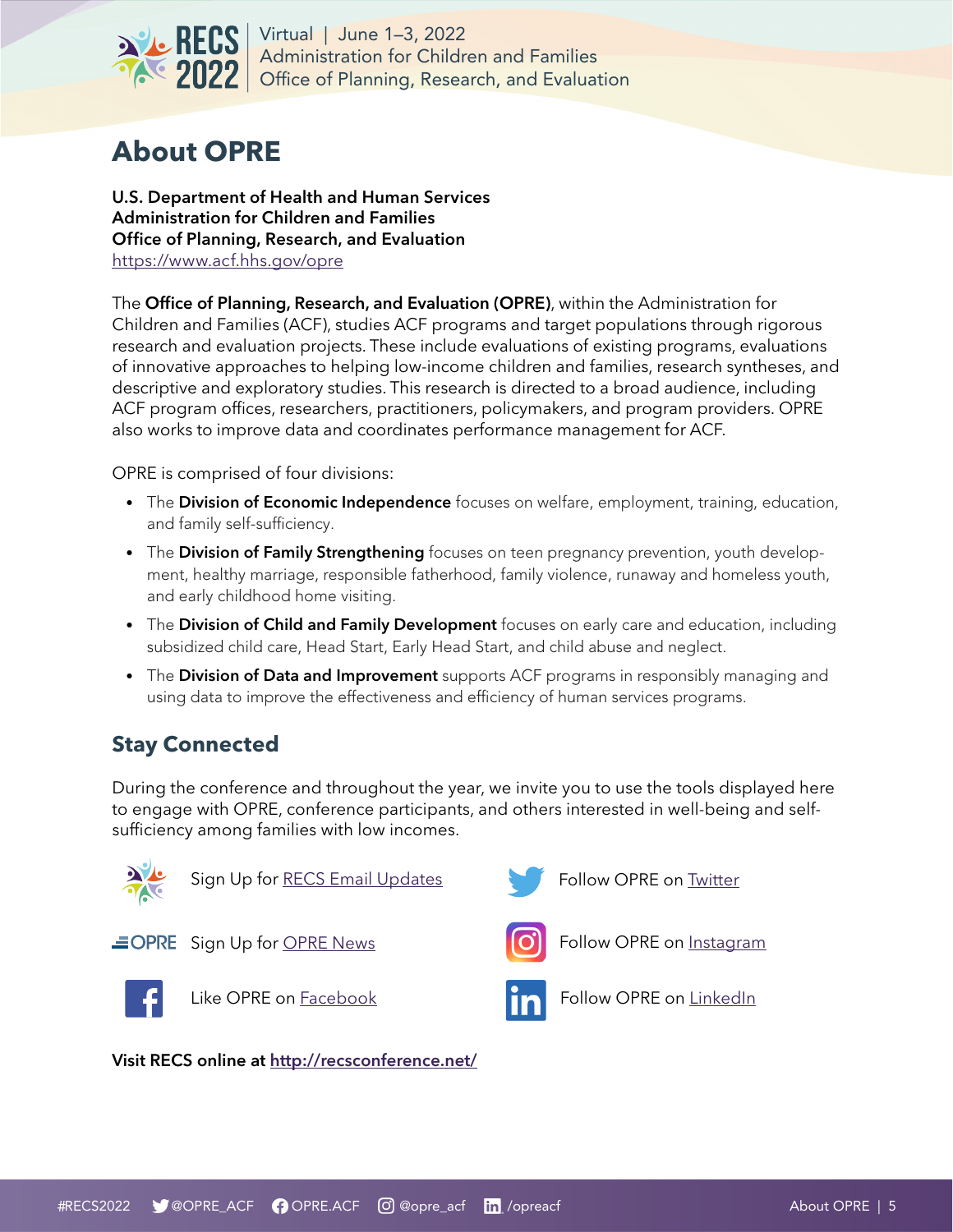<span id="page-5-0"></span>

# **Detailed Agenda**

All times in this agenda are in Eastern Time.

#### **TRACK KEY**



TANF Programs, Policies, and Populations (TANF)



Employment and Mobility in the Labor Market (Employment)

Youth Well-Being and the Transition to Adulthood (Youth)

## WEDNESDAY, JUNE 1

**TIME EVENT**

#### 1:00 p.m. **OPENING REMARKS**

Emily Schmitt (Administration for Children and Families) **January Contreras** (Administration for Children and Families)

#### 1:15 p.m. **PLENARY SESSION**

#### Adapting to Serve Families and Build Knowledge During COVID-19 and Beyond



Evaluating Social Programs, Building Evidence, and Using Data (Evidence)

Opportunity (Alleviate Poverty)

Approaches to Alleviate Poverty and Expand

Strengthening Families, Fatherhood, Marriages, and Relationships (Families & Fatherhood)

This opening plenary session will explore how ACF programs, specifically TANF, the Tribal Health Profession Opportunity Grants Program, and Healthy Marriage and Responsible Fatherhood programs, adapted to continue serving families during the COVID-19 pandemic, how the lessons that program leaders have learned over the past two years will influence their future work with families, and the implications of these adaptations for future research and evaluation with human services programs. The plenary will build on the [Virtual RECS 2020 plenary](https://player.vimeo.com/video/520212617) on response and recovery during the COVID-19 pandemic by (1) sharing results from systematic research across multiple programs, and (2) asking practitioners to reflect on the longer-term effects of COVID-19 on their programs and clients and their plans to serve families "beyond COVID." Amelia Popham (*Administration for Children and Families*) will moderate the session and Susan Golonka (*Administration for Children and Families*) will serve as the discussant.

• The Role of Positive Organizational Culture in a Pandemic Response: Lessons from Five TANF Programs

Asaph Glosser (MEF Associates)

• Tribal HPOG 2.0: Adapting Career Pathways Programs in Response to the COVID-19 Pandemic

Carol Hafford (NORC at the University of Chicago)

• Virtual Service Delivery in HMRF Programs: Lessons from the 2015 Cohort of HMRF Grantees

Francesca Venezia (Mathematica)

- Lisa Tatum (Fairfax County Department of Family Services)
- Gerri LeBeau (Great Plains Tribal Leader's Health Board)
- Caitlin Maraj (Central Nassau Guidance and Counseling Services, Inc.)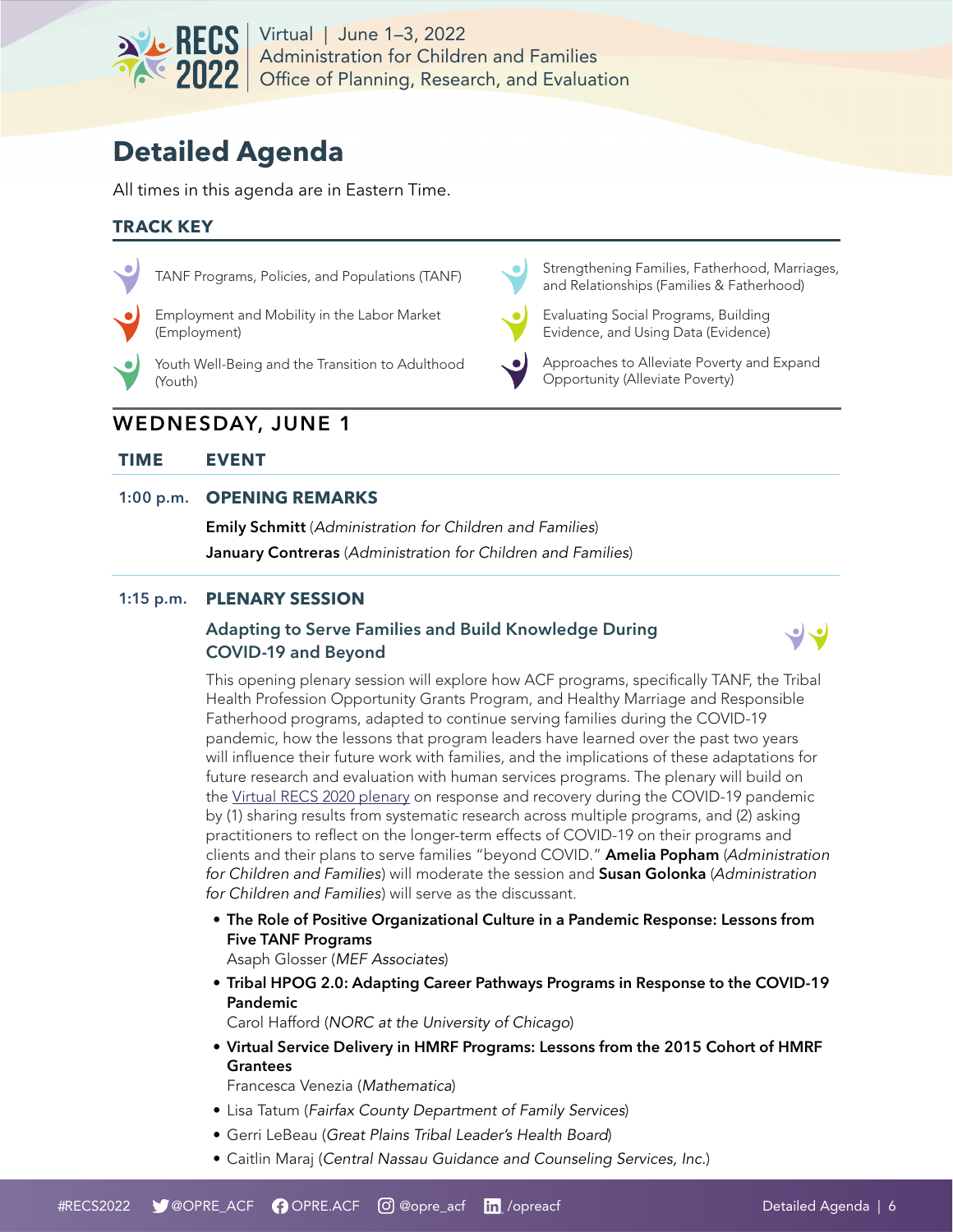



#### 2:45 p.m. **CONCURRENT BREAKOUT SESSIONS**

#### Adapting the Individual Placement and Support (IPS) Employment Model

The Individual Placement and Support (IPS) model, a promising approach to improving employment outcomes, has drawn great interest from federal and local policymakers. The model was developed for people with serious mental illness and has largely been studied with this group in community mental health centers. In that context, there is extensive evidence of IPS's success in helping people find jobs. This session will present IPS research that is part of ACF's Building Evidence on Employment Strategies (BEES) and Next Generation of Enhanced Employment Strategies (NextGen) Projects. The session will offer context and examples of how IPS employment programs may be applied with a range of populations, including factors to consider in designing programs and developing service delivery strategies outside the serious mental health treatment setting. Clare DiSalvo (*Administration for Children and Families/VPD Government Solutions*) will moderate the session.

- IPS: Background and Directions for Future Research Sam Elkin (MEF Associates)
- Two-Year Findings From the Evaluation of Breaking Barriers: An IPS Program Lily Freedman (MDRC)
- IPS for Adults With Justice Involvement: Engagement in a Challenging Context Tim Kautz (Mathematica)
- Current BEES IPS Studies: Sharing Early Implementation Lessons Megan Millenky (MDRC)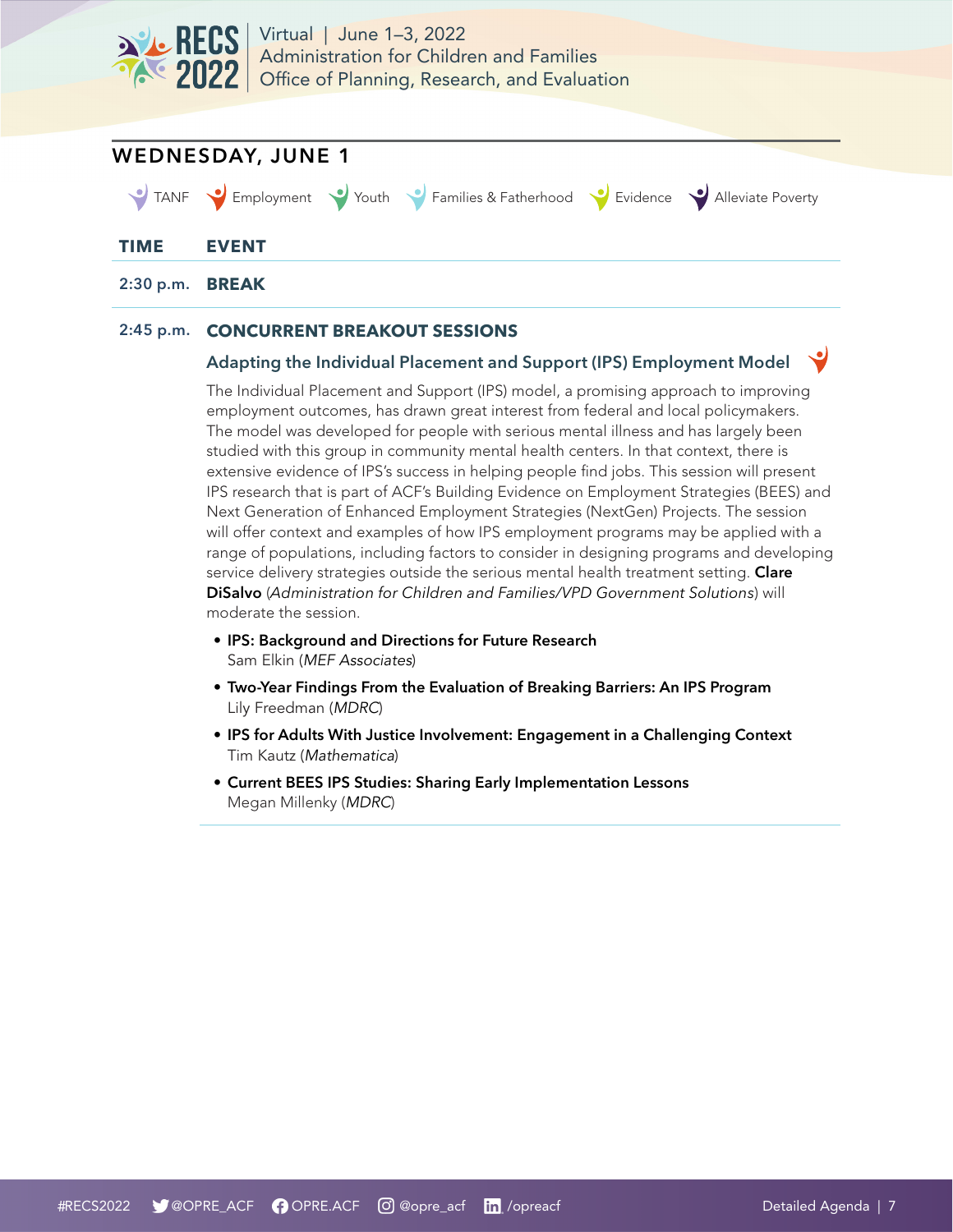

## WEDNESDAY, JUNE 1

TANF Employment Vouth Families & Fatherhood V Evidence V Alleviate Poverty

ں

#### **TIME EVENT**

#### 2:45 p.m. Co-Regulation and Connection in Human Services: Developing a Learning Agenda

To further build the evidence base on regulation and connection capacity in human services, ACF has created a working framework and is in the process of developing a learning agenda with a special focus on strengthening youth regulation as they transition to adulthood. This session will highlight how three projects examined co-regulation and connection strategies and resources in a variety of settings, including healthy marriage programs, the child welfare system, and fatherhood programs. Aleta Meyer (*Administration for Children and Families*) will moderate the session.

• Self-Regulation Approaches and Resources for Healthy Marriage Programs for Youth (SARHM)

Caryn Blitz (Administration for Children and Families)

• Building Co-Regulation Capacity to Support Positive Development for Youth With Foster Care Experience

Desiree Murray (University of North Carolina at Chapel Hill)

• Co-Regulation, Connection, and Father Engagement in Human Services Programs Katie Pahigiannis (Administration for Children and Families) Pooja Curtin (Administration for Children and Families)

## 2:45 p.m. Exploring Evaluations of Healthy Marriage and Relationship Education Programming

Healthy marriage and relationship education (HMRE) programs for youth aim to improve young people's understanding of romantic relationships and prepare them to have healthy romantic relationships in adulthood. This session will discuss research about young adults' perspectives and experiences of romantic relationships, reviews the existing evidence base on the effectiveness of HMRE programs for youth, and highlights the impacts of a HMRE program for high schoolers in Georgia. Kriti Jain (*Administration for Children and Families*) will moderate the session.

- Adolescent and Young Adult Romantic Relationships: Attitudes, Experiences, and Quality — A Comprehensive Review of the Literature Karen Guzzo (Bowling Green State University)
- Using an Evidence and Gaps Map to Understand the Effects of HMRE Programs for Youth

Julia Alamillo (Mathematica)

• The One-Year Impacts of a Healthy Marriage and Relationship Education Program for High School Students

Brian Goesling (Mathematica)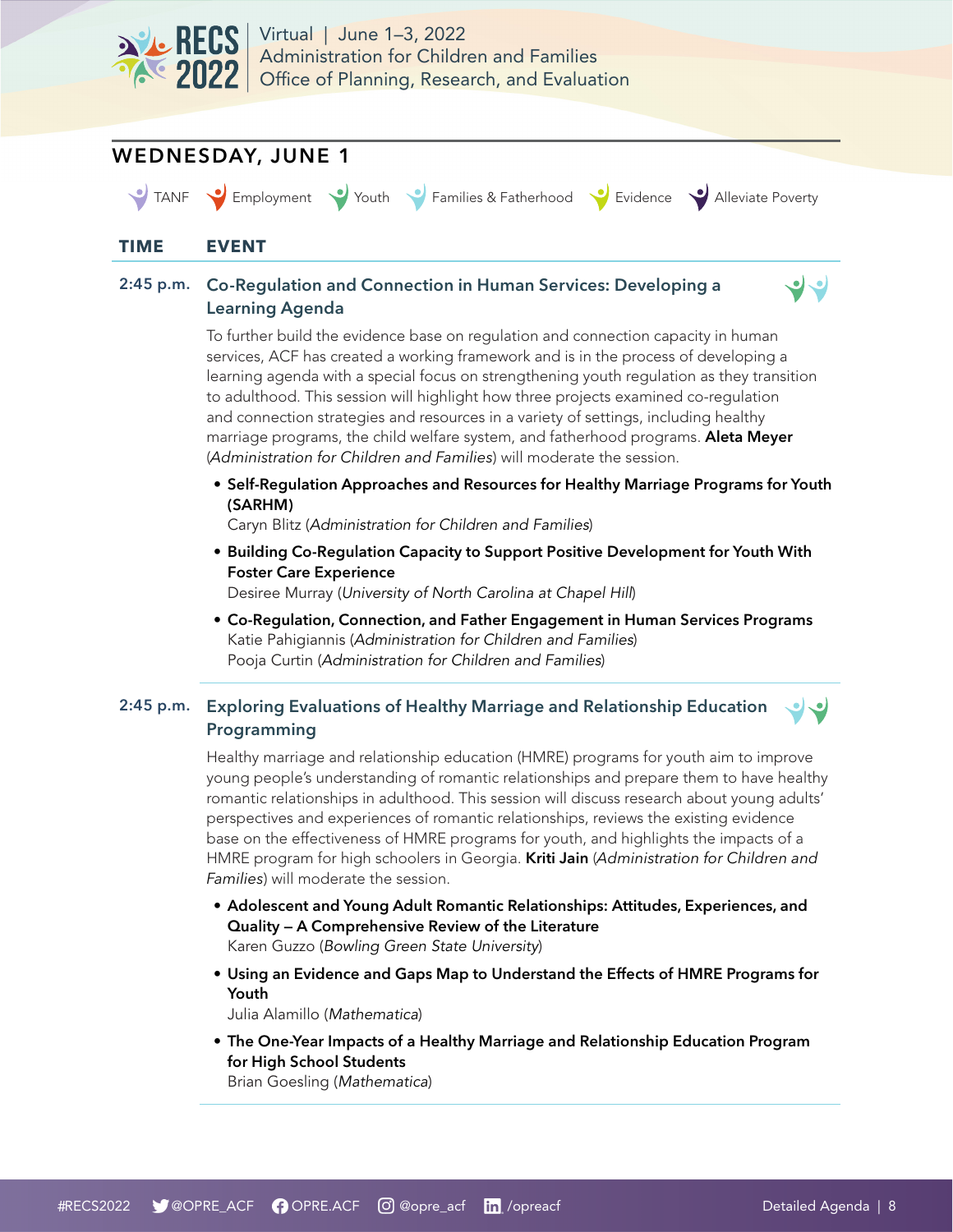

## WEDNESDAY, JUNE 1

TANF Employment Youth Families & Fatherhood Evidence Alleviate Poverty

ں

#### **TIME EVENT**

#### 2:45 p.m. Facilitators and Barriers to Low-Income Latino Families' Uptake of Public Safety Net Programs

Government policies and programs touch the lives of many families in the United States, including Hispanic families with low incomes. However, Hispanic families' experiences with these policies and programs are complex and many families may be missed by public safety net programs. The presentations in this session will examine the role that federal and state policy, as well as on-the-ground practices, have in shaping access to and uptake of public benefits among Latino families with low incomes, with the goal of providing a robust understanding of Hispanic families' experience of federal programs and policies aimed at improving economic well-being. The presentations will include actionable recommendations on how to increase access to programs for this population. Lina Guzman (*Child Trends*) will moderate the session.

- A New Look at Administrative Burden From the Perspectives of Income-Benefit Workers Serving Latinx Families
	- Luis E. Basurto (Duke University)
- Exploring Policy's Role in Receipt of Tax-Based Incomes With a Racial Equity (and Latino) Focus

Yiyu Chen (Child Trends)

• A Policy Equity Analysis of the Earned Income Tax Credit: Fully Including Children in Immigrant Families and Hispanic Children in This Key Anti-Poverty Program Dolores Acevedo-Garcia (Brandeis University)

#### 2:45 p.m. TANF Data Collaborative: How States Are Building Data Analytics Capacity



The TANF Data Collaborative (TDC) is an initiative of ACF's TANF Data Innovation project, launched in late 2017 to accelerate the use of TANF administrative data for program improvement and evidence building at the federal, state, and local levels. TDC supports TANF agency efforts to routinely use TANF and other administrative (e.g., earnings) data to inform policy and practice, with the intention of improving employment and well-being outcomes for individuals and families. This panel will provide an overview of the TDC project model and three pilot agencies will showcase their experiences exploring research questions that improve understanding of TANF participant and employment outcomes, TANF performance measures, and how patterns of TANF participation, among other factors, can predict models of success. Melissa Wavelet (*MDRC*) will moderate the session.

- Wage Progression of TANF Leavers in California Caroline Moyer (California Department of Social Services)
- Predicting Time on Cash Assistance at Case Opening Fang Cheng (NYS Office of Temporary and Disability Assistance)
- Expanding Minnesota's Family Cash Assistance Performance Measure Ben Jaques-Leslie (Minnesota Department of Human Services)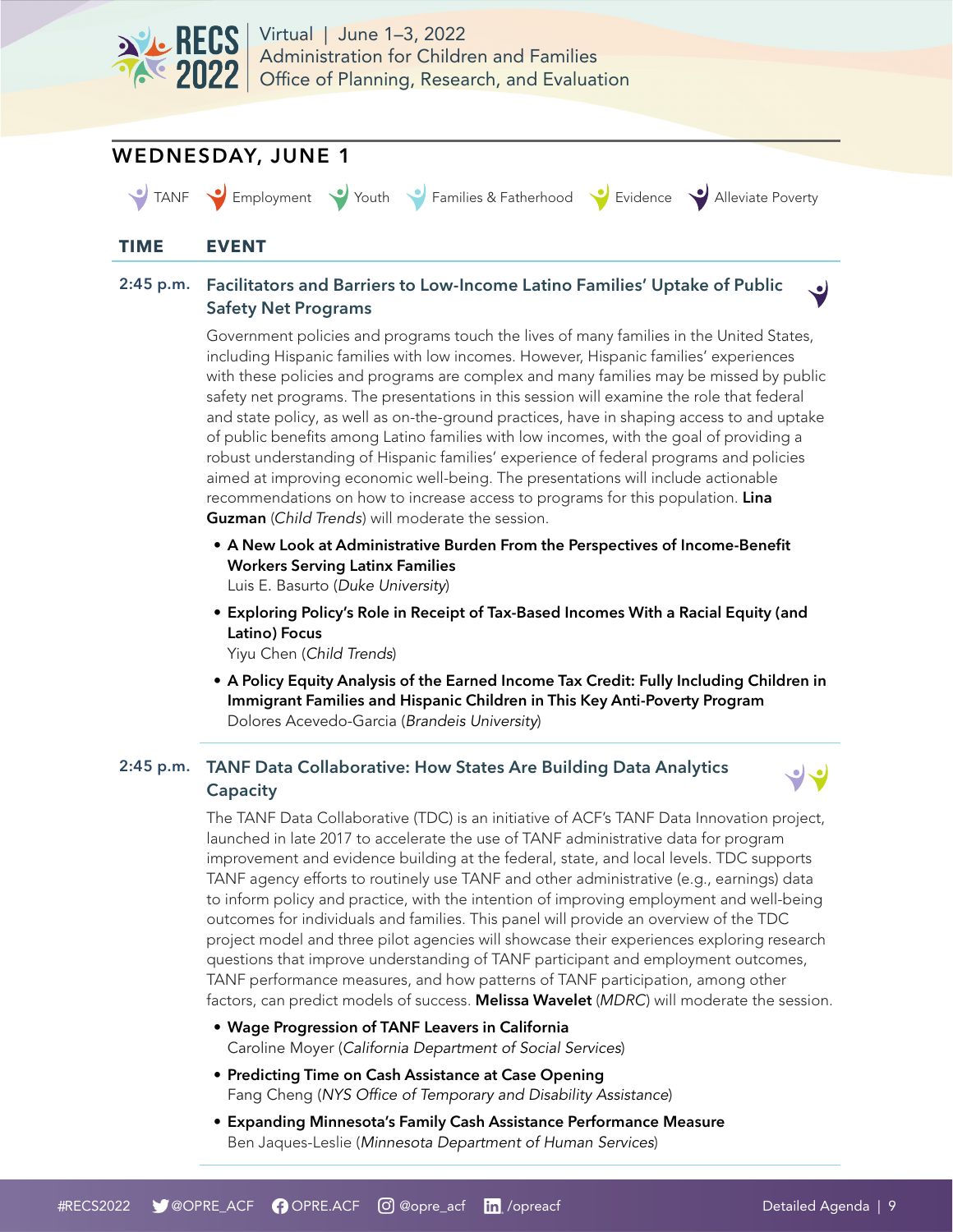

## WEDNESDAY, JUNE 1

TANF Employment Youth Families & Fatherhood Evidence Alleviate Poverty

#### **TIME EVENT**

#### 2:45 p.m. What Employment Programs Might Work for My Clients? Using Evidence to Inform Employment and Human Services Programming



Administrators of TANF and other programs focused on job seekers with low incomes want access to clear, actionable information about which employment and training programs work for the clients they serve. The Pathways to Work Evidence Clearinghouse (Pathways Clearinghouse) funded by ACF and the Clearinghouse for Labor Evaluation and Research (CLEAR) funded by the U.S. Department of Labor's Chief Evaluation Office provide central sources of reliable, accessible information on the effectiveness of employment-related programs. This session will present findings from both Pathways Clearinghouse and CLEAR as well practitioners' perspectives on how the clearinghouses help them meet their clients' needs. Siri Warkentien (*Administration for Children and Families*) will moderate the session and Kataney Couamin (*Philadelphia Works*) and Lisa Salazar (*Office of Mayor Eric Garcetti, Los Angeles*) will serve as the discussants.

- Summarizing What Works in Employment Programs: Findings from Pathways Clearinghouse Meta-Analyses Sarah Wissel (Mathematica)
- The Effectiveness and Implementation of Community College Interventions Kristin Abner (ICF)

3:45 p.m. **BREAK**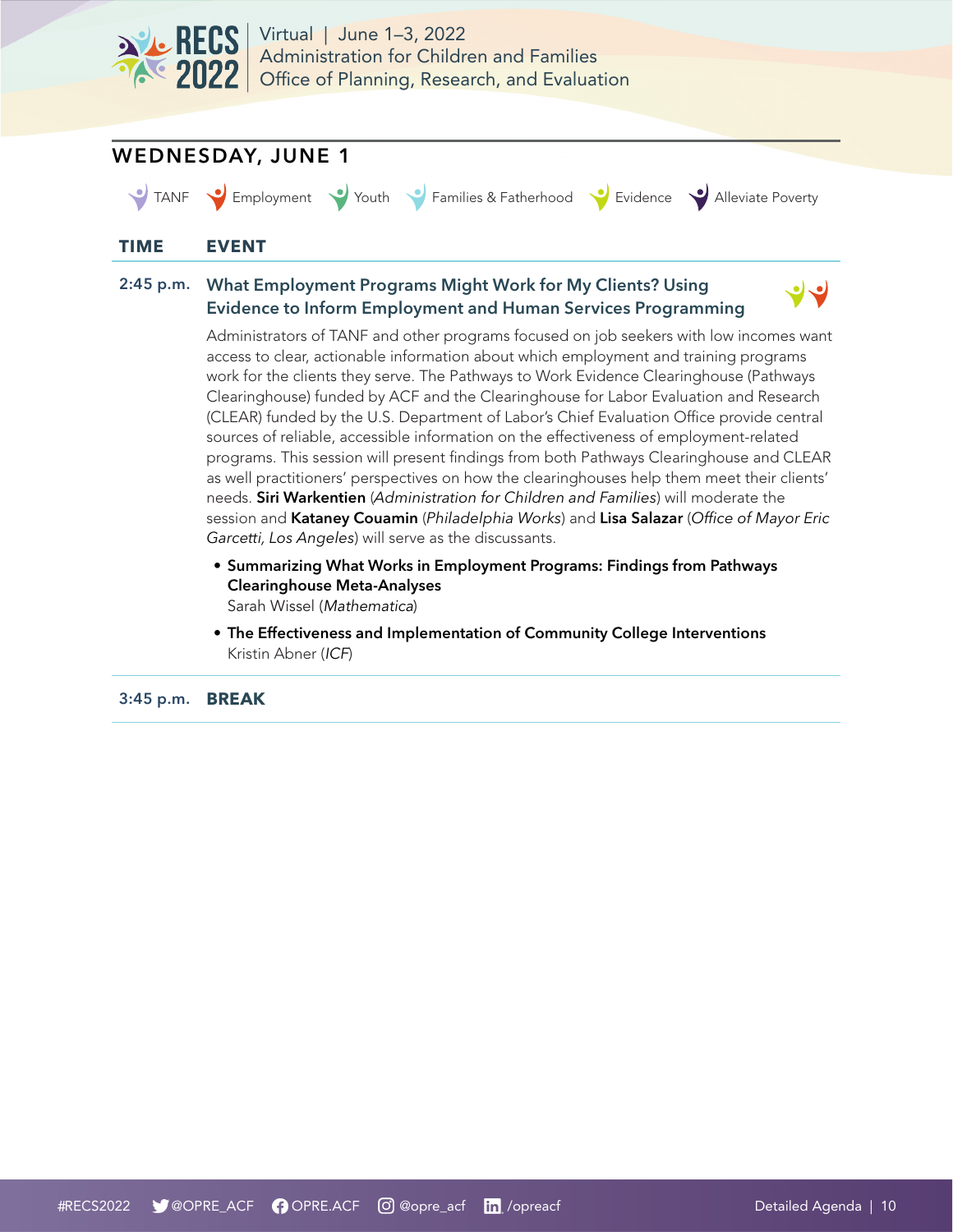

## WEDNESDAY, JUNE 1

TANF Employment Youth Families & Fatherhood V Evidence V Alleviate Poverty

#### **TIME EVENT**

#### 4:00 p.m. Emerging Scholars Lightning Talks — Human Services Policy and Practice

Please tune in for a fast-paced session of five-minute "lightning talks" from RECS Emerging Scholars—scholars and researchers early in their careers who were selected to participate in the conference. A question-and-answer session will follow the presentations. Scholars' presentation materials will also be made available for viewing in the Emerging Scholars gallery within the virtual venue. Siri Warkentien (*Administration for Children and Families*) will moderate this session focused on human services policy and practice.

- The U.S. Tax and Transfer System: Structure, Interactions, and Limitations Ellie Terry (University of Washington)
- Virtual Human Services Delivery During COVID-19: Lessons About Effective and Equitable Approaches
	- Alec Vandenberg (U.S. Department of Health and Human Services)
- How a Permanent Expansion of the Child Tax Credit Could Affect Poverty Kevin Werner (Urban Institute)
- Examining TANF Programs' Responses to the COVID-19 Crisis in California MinJee Keh (University of California at Berkeley)
- New Directions in Employment and Training: Approaches From Human-Computer Interaction on Technology-Based Support for Low-Income Job Seekers Marisa Putnam (*Georgetown University*)
- Employment Coaching During the COVID-19 Pandemic: Lessons Learned From Four Programs

Miranda Kharsa (Mathematica)

- Pushed to the Precipice: Benefits Cliffs/Financial Gaps Undermine NY's Safety Net Julia Casey (Federation of Protestant Welfare Agencies)
- State TANF Policies in Response to the COVID-19 Pandemic Ilham Dehry (Urban Institute)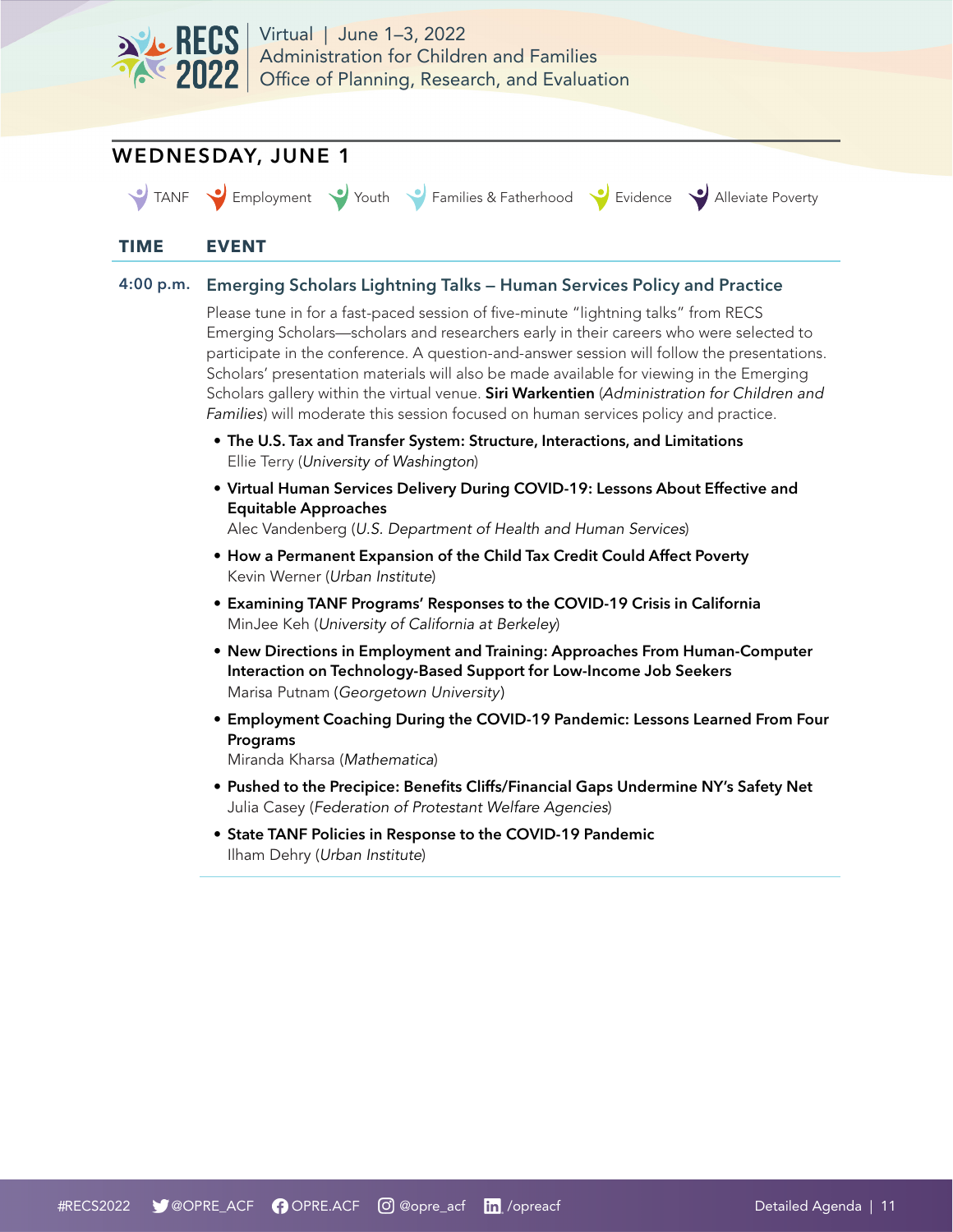

## WEDNESDAY, JUNE 1

TANF Employment Youth Families & Fatherhood Evidence Alleviate Poverty

#### **TIME EVENT**

#### 4:00 p.m. Emerging Scholars Lightning Talks — Supporting Parents and Strengthening Relationships

Please tune in for a fast-paced session of five-minute "lightning talks" from RECS Emerging Scholars—scholars and researchers early in their careers who were selected to participate in the conference. A question-and-answer session will follow the presentations. Scholars' presentation materials will also be made available for viewing in the Emerging Scholars gallery within the virtual venue. Erin Cannon (*Administration for Children and Families*) will moderate this session focused on supporting parents and strengthening relationships.

• Providing HMRE Programs Virtually: Lessons From a Case Study of the ELEVATE Program in Florida

Katie Bodenlos (Mathematica)

- Black Fathers Setting Their Policy and Program Agenda Zoelene Hill (New York Academy of Medicine)
- The Effects of Subsidized Uber Rides for Low-Income Mothers: Results From a Field **Experiment**

Seth Chizeck (Carnegie Mellon University)

• Effects of the Online OurRelationship Education Program Provided Nationwide to Low-Income Couples

S. Gabe Hatch (University of Miami)

- African American HMRE Participation, Economic Stability, and Positive Mental Health Outcomes: A Review of the HMRE Literature Elvis Gyan (Child Trends)
- HMRE, Economic Stability, and Mental Health Among African American Couples Tia Dickerson (Child Trends)
- Increasing Access to Basic Needs Hygiene Products to Alleviate Poverty and Expand Employment Opportunities

Kelley Massengale (Diaper Bank Network)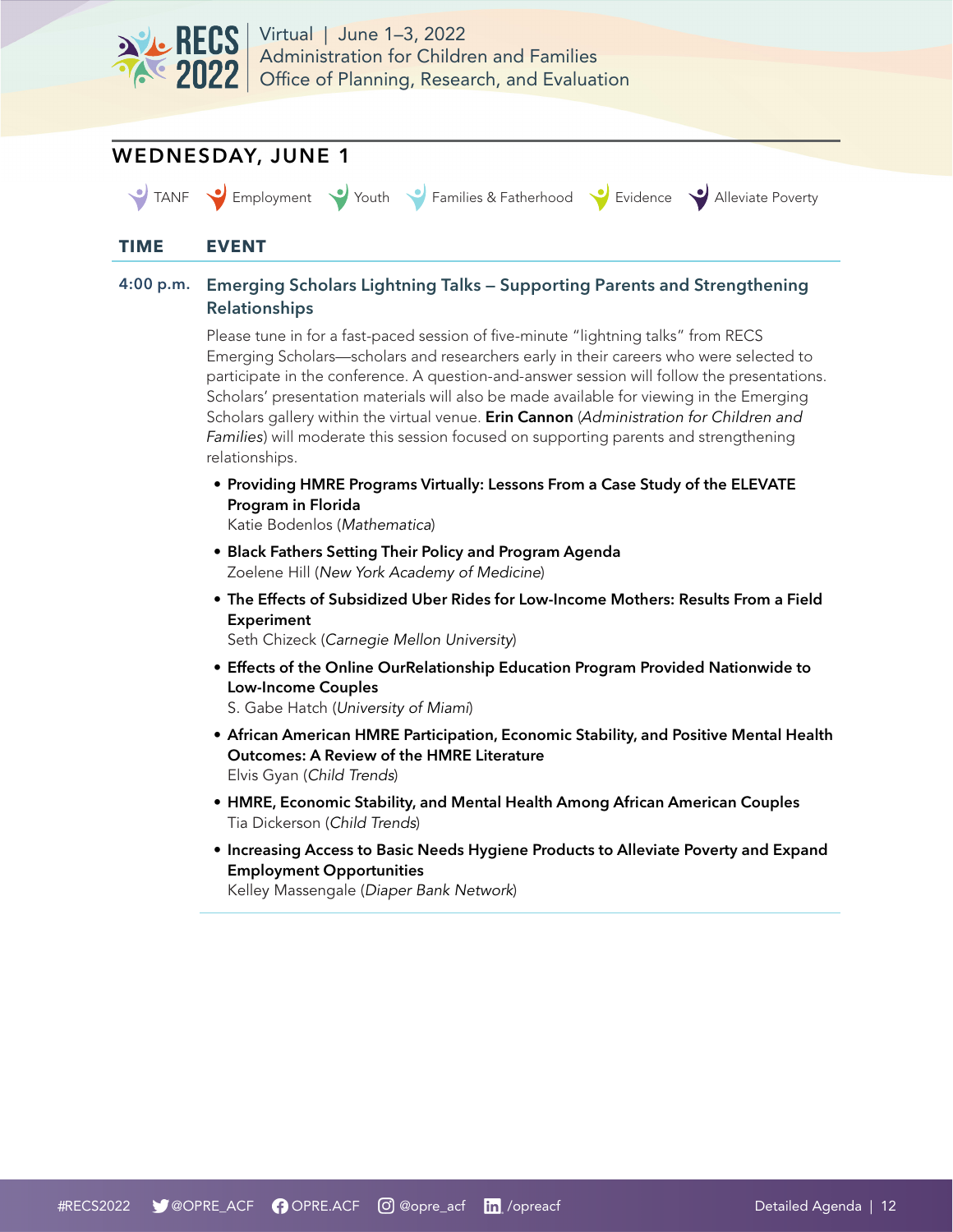

## WEDNESDAY, JUNE 1

TANF Employment Vouth Families & Fatherhood V Evidence V Alleviate Poverty

#### **TIME EVENT**

#### 4:00 p.m. Emerging Scholars Lightning Talks — Youth and Family Well-Being

Please tune in for a fast-paced session of five-minute "lightning talks" from RECS Emerging Scholars—scholars and researchers early in their careers who were selected to participate in the conference. A question-and-answer session will follow the presentations. Scholars' presentation materials will also be made available for viewing in the Emerging Scholars gallery within the virtual venue. Elaine Carpenter (*Administration for Children and Families/VPD Government Solutions*) will moderate this session focused on youth and family well-being.

• Understanding Economic Self-Sufficiency Within the Culture and Context of Native American Early Childhood Programs

Chelsea Wesner (University of Colorado-Anschutz Medical Campus)

- Activate: The Collective to Bring Adolescent Sexual and Reproductive Health Research to Youth Supporting Professionals Rachel Rosenberg (Child Trends)
- The Long-Term Impacts of Benefit Conditions and Sanctions on Family Well-Being KaLeigh White (University of Iowa)
- Understanding Their Circumstances: How Grief Negatively Affects Youth Transitions to Self-Sufficiency

Dorothy Handfield (Newark Board of Education)

- Engaging Low-Income African American Adolescents in a Virtual Avatar-Based Nutrition Education Program Basheerah Enahora (University of North Carolina Greensboro)
- Understanding Families Returning to Homelessness: Disparities and Utilization of Housing Programs and Other Assistance Gina May (University of Nebraska-Lincoln)
- The Labor Market Effects of Reducing Perceptions of Discrimination Hannah Ruebeck (Massachusetts Institute of Technology)
- Lessons From a Researcher-Practitioner Partnership Implementing YouthWorks: An Online Program for Adolescents in Child Welfare Brittney Davis (New York Academy of Medicine)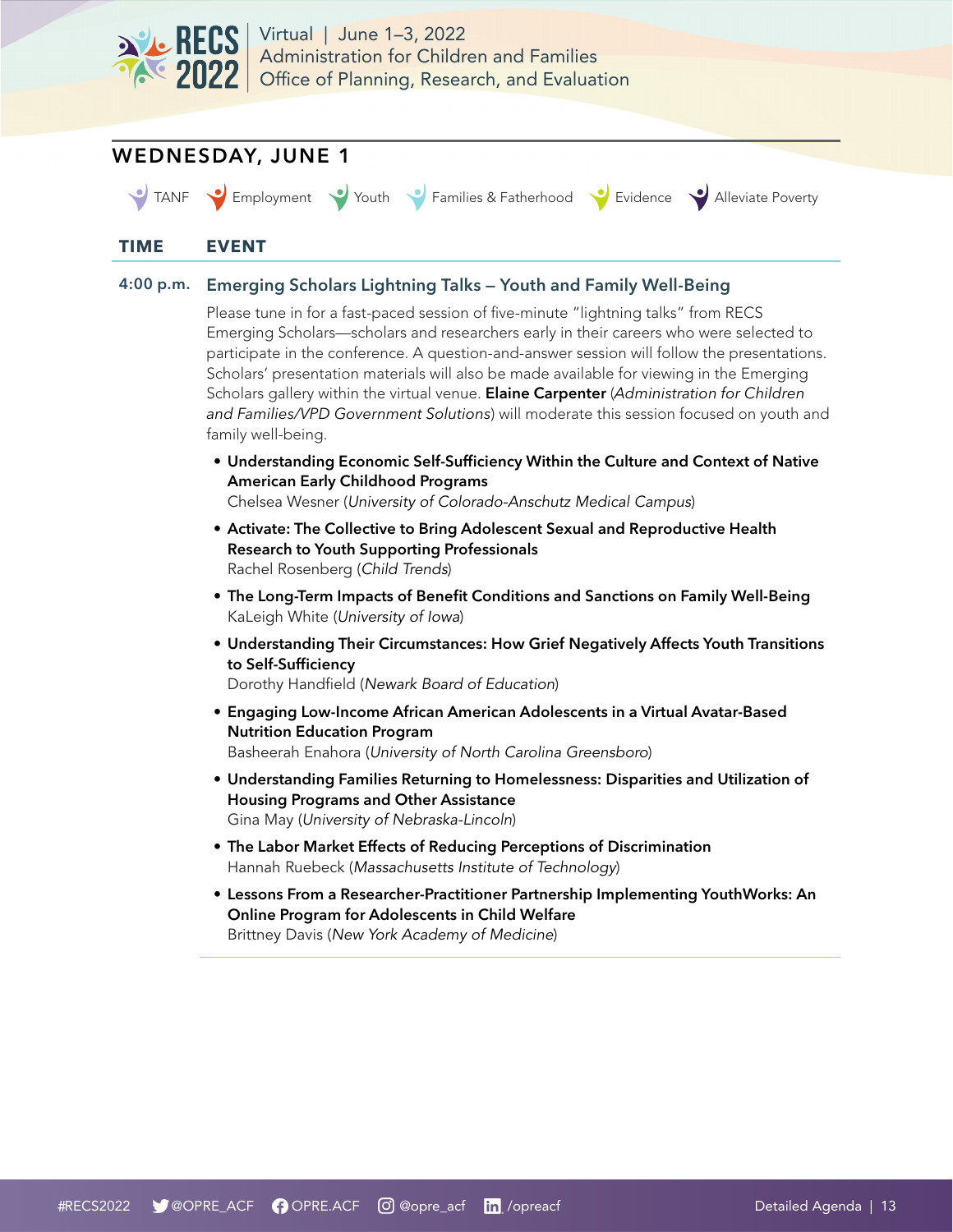<span id="page-13-0"></span>

## THURSDAY, JUNE 2

TANF Employment Youth Families & Fatherhood Evidence Alleviate Poverty

#### **TIME EVENT**

#### 1:00 p.m. **CONCURRENT BREAKOUT SESSIONS**

#### Peer Support Strategies to Build Social Capital in Social Services Programs

Many human services programs recognize the power of "social capital," or the value that arises from relationships. Peer support can help increase well-being and build social capital between people with shared experiences, and programs may help participants build these connections through peer mentors, peer navigators, or peer support groups. This session will highlight research on the use of peer supports in social service programs for individuals who have experiences with human trafficking, intimate partner violence, or reentry. Presenters will offer valuable insight into practical, research-based methods to build social capital and improve outcomes through peer support, and identify opportunities to advance the peer support evidence base. Laura Erickson (*U.S. Department of Health and Human Services*) will moderate the session.

*Please note that this session will include discussion of sensitive topics including human trafficking, intimate partner violence, and reentry.*

- Peer Support at the Intersection of Human Trafficking, Substance Use, and Co-Occurring Mental Health Disorders Beth Pfenning (U.S. Department of Health and Human Services)
- How My Life My Choice's Evidence-Based Survivor Mentoring Model Helps Youth Improve Well-Being

Ann Wilkinson (My Life My Choice)

• Peer Supports for Individuals Who Have Experienced Human Trafficking, Intimate Partner Violence, or Reentry

Sofi Martinez (U.S. Department of Health and Human Services)

#### 1:00 p.m. Programs and Policies to Improve Young Adults' Life Trajectories

ل ل This session will provide an integrated perspective on youth's transition to adulthood, first by describing young adults' employment paths and then by examining simulations of education and employment policies and programs that may improve youth's life course trajectories. The first presentation will examine employment and income trajectories among youth from families experiencing varied disadvantages. The next two presentations use the Social Genome Model, a lifecycle model that uses data from three longitudinal surveys to track a matched panel of individuals from birth to age 30. The simulations estimate the adult economic outcomes associated with associate's and bachelor's degree attainment as well as the impacts of training programs and job quality on earnings.

Kimberly Brown (*Bill and Melinda Gates Foundation*) will moderate the session.

- Young Adults' Pathways to Upward Mobility Martha Ross (Brookings Institution)
- Increasing Postsecondary Degree Attainment to Improve Adult Economic Outcomes Kristin Blagg (Urban Institute)
- Job Training and Improvements in Job Quality in Early Adulthood to Improve Adult Economic Outcomes Gabriel Piña (Child Trends)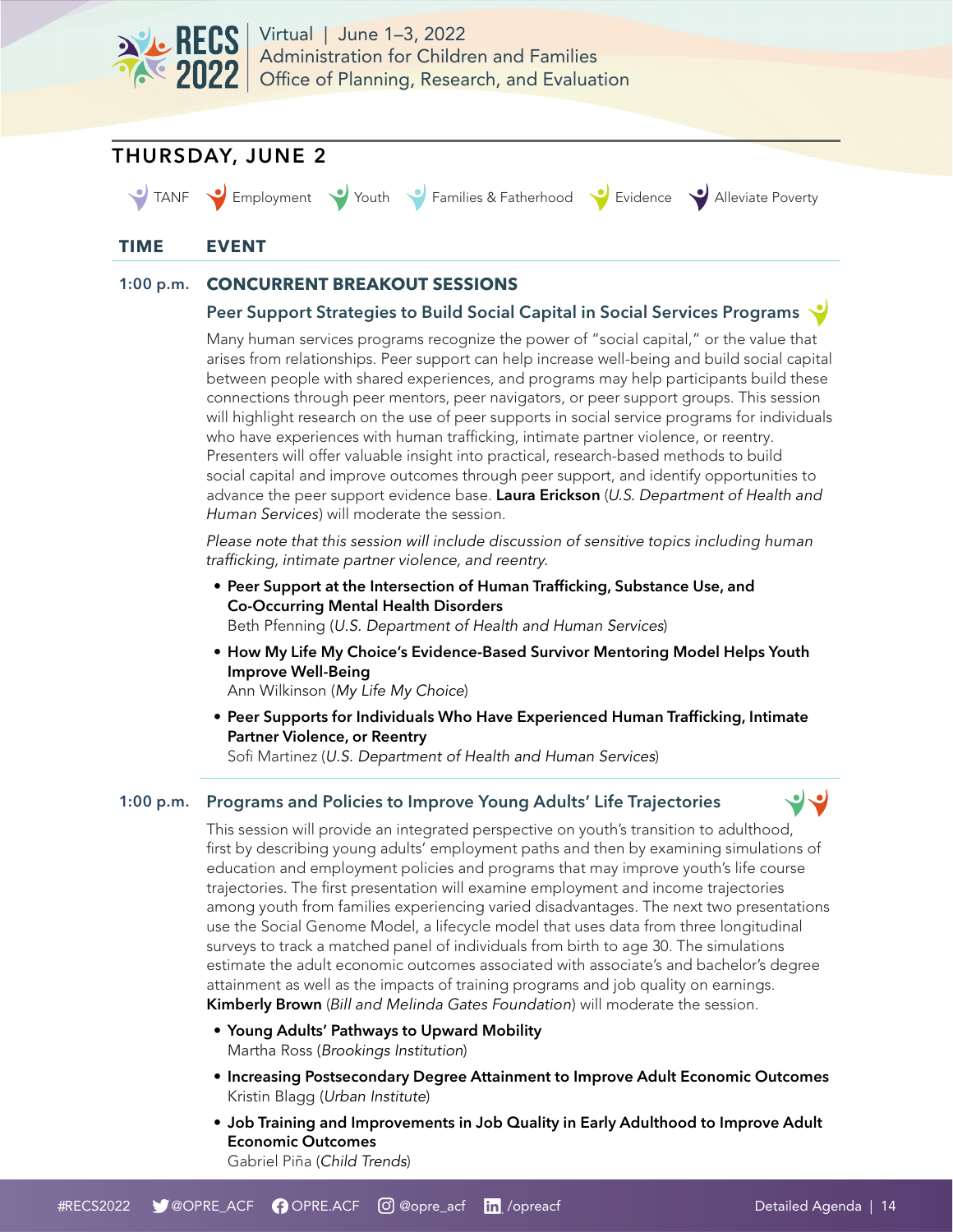



TANF Comployment Youth Families & Fatherhood Covidence Alleviate Poverty

#### **TIME EVENT**

#### 1:00 p.m. Research and Tools for Examining Wage Instability and Benefit Cliffs

Earnings changes can affect eligibility for public benefits and can potentially lead to benefit cliffs, which occur when the value of lost benefits exceeds an earnings increase. Earnings volatility and benefit cliffs can exacerbate economic instability for both lowwage workers and people who receive public benefits. This session will focus on research examining wage and benefit instability in two states (Washington and New Jersey) and present a federally-developed, practitioner-tested tool to help clients and their case workers anticipate benefit reductions and benefit cliffs as their income changes. Mina Addo (*University of Wisconsin-Madison*) will moderate the session.

• Dynamic Earnings, Stable Benefits? An Examination of How Social Programs Respond to Household Earnings Volatility

Hilary Wething (Pennsylvania State University)

• Benefit Cliffs, Categorical Eligibility, and Program Interactions: Pitfalls and Potential Policy Solutions

Seth Hartig (National Center for Children in Poverty)

• A Marginal Tax Rate (aka "Benefit Cliff") Calculator for Case Workers and Program **Recipients** 

Nina Chien (U.S. Department of Health and Human Services)

### 1:00 p.m. Strategies for Addressing Healthy Relationships in Fatherhood Programs -Lessons Learned From the CHaRMED Study

Fathers, children, and their families benefit from healthy romantic and coparenting relationships. Fatherhood programs aim to improve relationship skills to support such healthy relationships, yet recent research has found that these services are not highly attended by participating fathers. The federally-funded Coparenting and Healthy Relationship and Marriage Education for Dads (CHaRMED) study seeks to better understand how fatherhood programs support fathers' healthy romantic and coparenting relationships, examine how program approaches align with the needs of the fathers they serve, and inform the field about future directions for programming. This session will highlight findings from the CHaRMED study, drawing on interviews conducted with fathers, coparents, program staff, and experts. Millicent Crawford (*Administration for Children and Families*) will moderate the session.

- Coparenting and Healthy Relationship and Marriage Education for Dads Samantha Ciaravino (Child Trends)
- Supporting Fathers' Coparenting and Romantic Relationships During and After the COVID-19 Pandemic

Andrea Vazzano (Child Trends)

• Strategies to Support Healthy Relationships for American Indian and Alaska Native Fathers

April Wilson (Child Trends)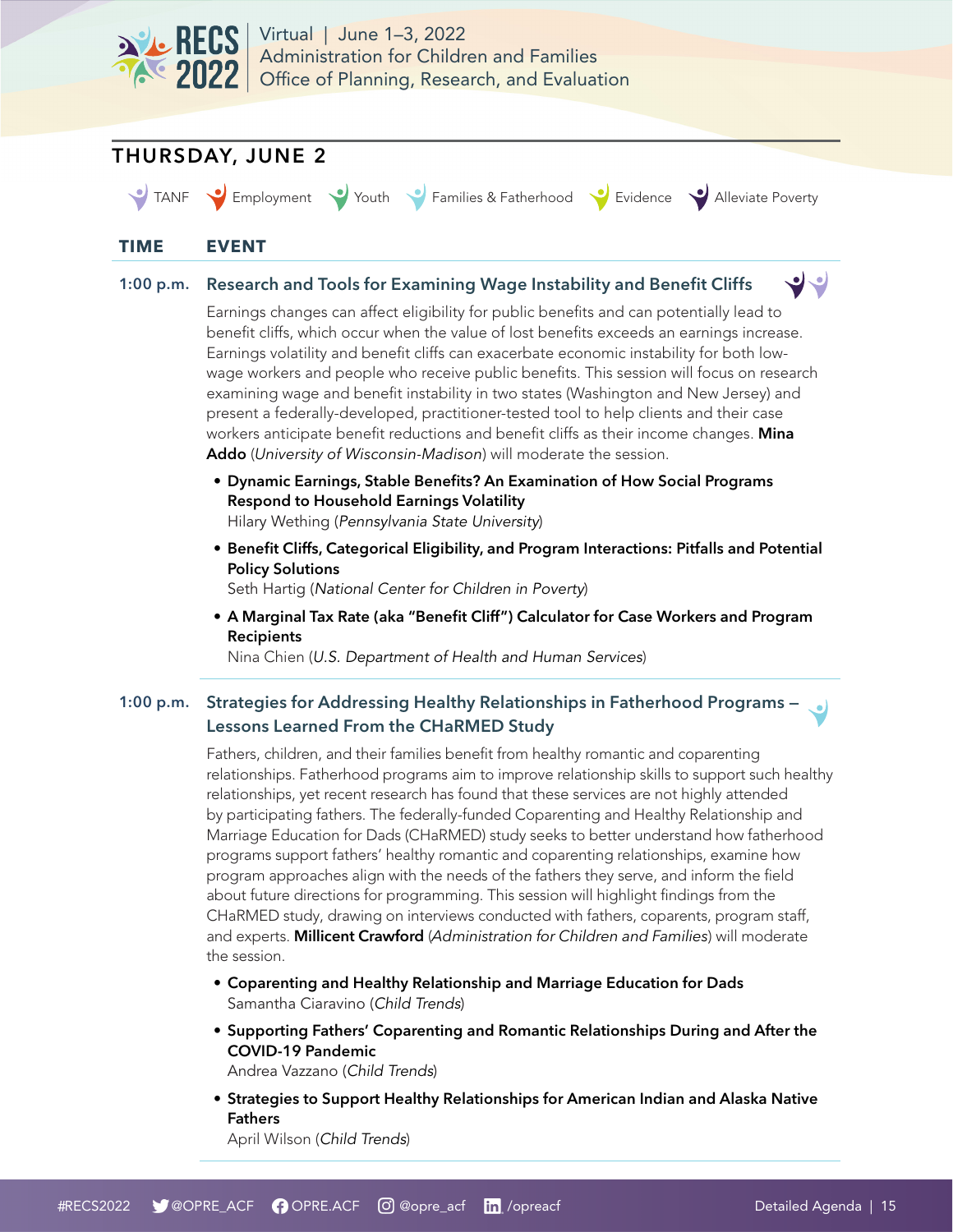

## THURSDAY, JUNE 2

TANF Comployment Youth Families & Fatherhood Covidence Alleviate Poverty

#### **TIME EVENT**

#### 1:00 p.m. Syntheses of Evidence on Sectoral Training Strategies' Effectiveness

Job training programs have evolved over the past decade, with greater emphasis on sectoral approaches and use of the career pathways framework. These efforts respond to perceived shortcomings in traditional training approaches, particularly with regard to supporting low-income workers in advancing. They also aim to meet employers' demands for a skilled workforce. The body of evidence regarding the effectiveness of sectoral and career pathways training interventions is growing rapidly. While findings from several evaluations have highlighted the promise of both approaches at improving participants' labor market outcomes, there is room for improvement. Presentations in this session will move beyond the question of simple program impacts to address which program components and practices show particular promise, and for which subgroups of participants. Nicole Constance (*Administration for Children and Families*) will moderate the session.

• Meeting the Needs of Job Seekers and Employers: A Synthesis of Findings on Sector Strategies

Richard Hendra (MDRC)

- Lessons from the PACE and HPOG 1.0 Evaluations: Synthesis of Six-Year Impact Findings Randall Juras (Abt Associates)
- Enhancing Evidence-Based Program Design: Preliminary Evidence From a Meta-Analysis of 45 Career Pathways Programs Laura Peck (Abt Associates)

#### 1:00 p.m. Using Spatial Analysis to Understand Access and Engagement in TANF and Other Social Services



Geospatial analysis can be used to support and improve research on the delivery of social services. As its application expands, information learned from this type of analysis can provide greater comprehension of specific programs and their contexts. This session will feature two presentations that focus on TANF and offer greater understanding of how well the program reaches those it is intended to benefit. Speakers will also address the promises and challenges of spatial analysis for assessing the need for, access to, and engagement in social services. Sarita Barton (*Administration for Children and Families*) will moderate the session and Maria Ocampo (*Washington Univers*i*ty in St. Louis*) will serve as the discussant.

• Ratio of Child Recipients to Poor Children: A Metric of TANF Performance in the 21st **Century** 

Gilbert Crouse (U.S. Department of Health and Human Services)

• New and Actionable Insights for Welfare-to-Work: Understanding Access and Engagement in Los Angeles

Robert Santillano (California Policy Lab at UCLA)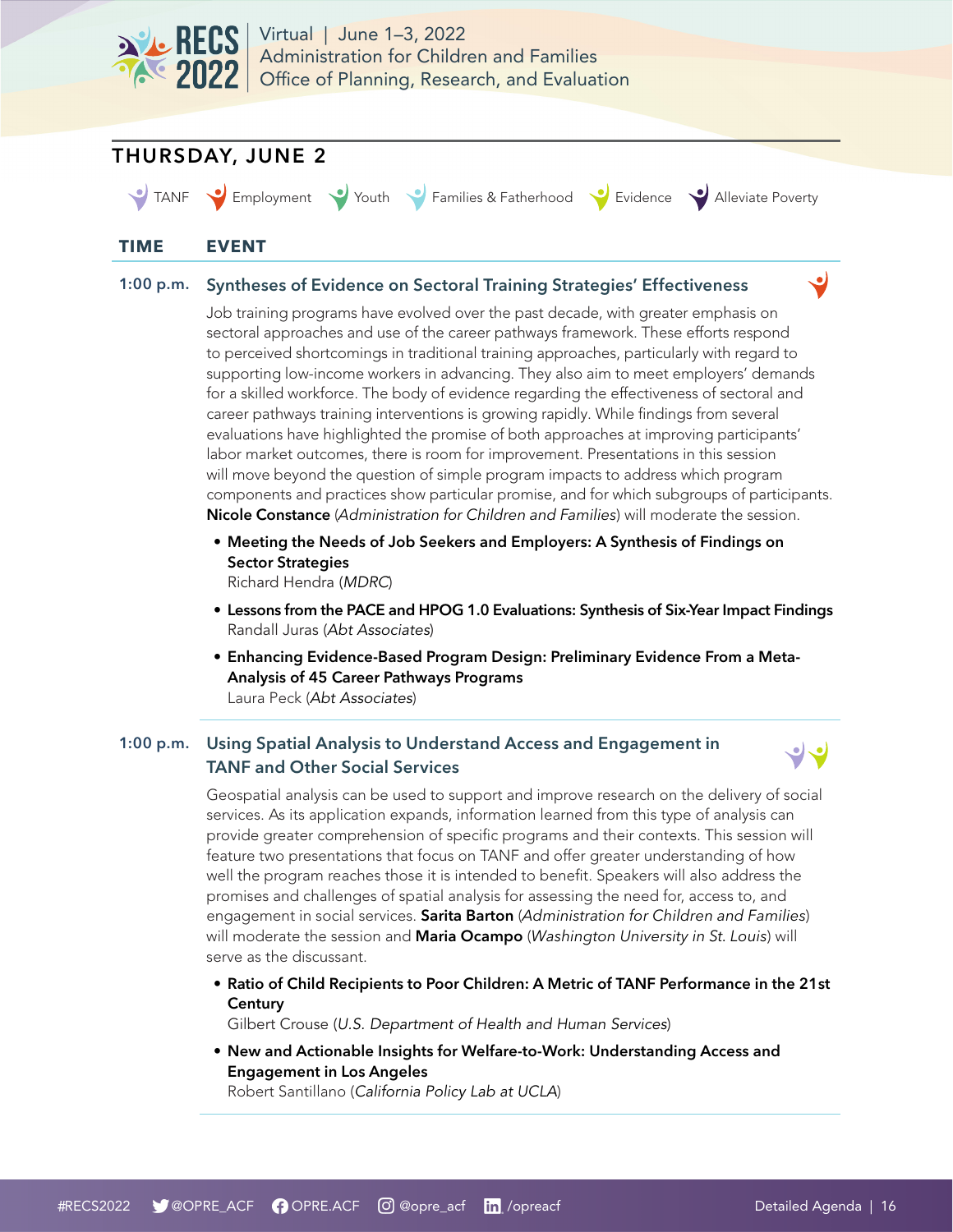



#### 2:15 p.m. **PLENARY SESSION**

#### The Changing Nature of Work and Implications for Families, Programs, and Research

This plenary session will explore emerging and ongoing trends in the labor market and implications for the nature of work over the coming decade. Key themes include worker displacement due to technology or automation, the rise of alternative and "gig" work arrangements, and increasing demand for care work. Speakers from across perspectives will discuss what these trends mean for individuals and families with low incomes, the employment and training programs designed to serve them, and research intended to improve programs and advance positive outcomes for program participants. Speakers will address disparate impacts of labor market shifts across racial and ethnic groups, genders, and geographic contexts, as well as the influence of COVID-19 on the changing nature of work. Dan Bloom (*MDRC*) will moderate the session.

- Cynthia Miller (MDRC)
- Kristen Broady (Federal Reserve Bank of Chicago)
- Alex Camardelle (Joint Center for Political and Economic Studies)
- Paul Osterman (Massachusetts Institute of Technology)
- Shelly Steward (The Aspen Institute)

#### 3:30 p.m. **BREAK**

#### 3:45 p.m. **CONCURRENT BREAKOUT SESSIONS**

#### Administering Human Services in Different Contexts: Approaches, Experiences, and Remaining Need

There are many challenges and opportunities in administering human services to families based on the context that those services are operating in, such as urban/rural, in-person/ virtual, and the coordination of multiple services. To better serve families and meet them where they are, there is a growing need to further understand the different approaches for administering services in these varied contexts and the remaining need that families face. This session will highlight two ACF-funded studies that explore how human services are administered in different contexts and the challenges and opportunities that present themselves in these settings. Kathleen Dwyer (*Administration for Children and Families*) will moderate the session and George Kipp IV (*Blackfeet Manpower*) will serve as the discussant.

- Early Findings From the Understanding the Value of Centralized Services Study Kimberly Foley (MEF Associates)
- Human Services Programs in Rural Contexts Corianne Payton Scally (Urban Institute)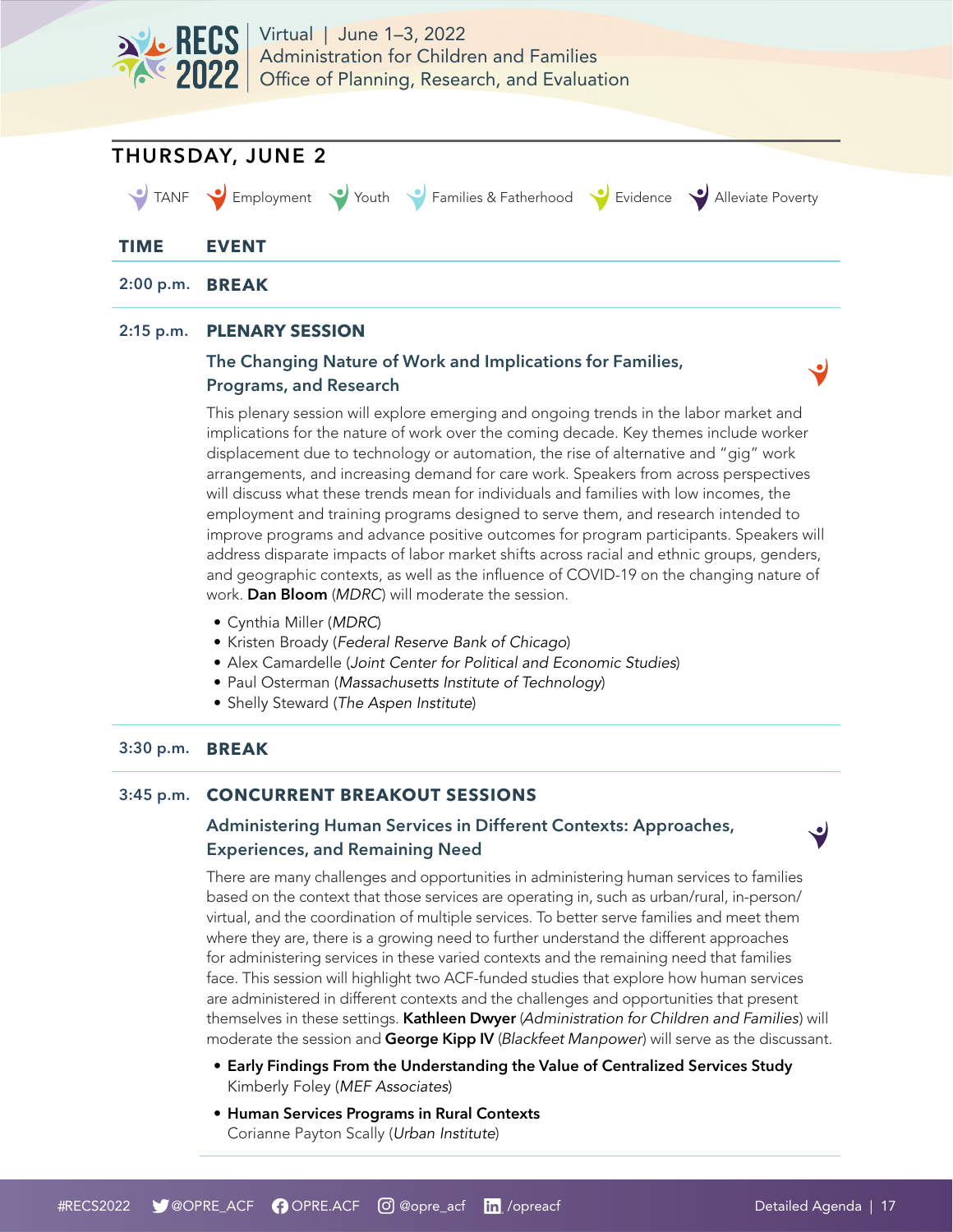

## THURSDAY, JUNE 2

TANF Employment Youth Families & Fatherhood Evidence Alleviate Poverty

#### **TIME EVENT**

#### 3:45 p.m. Employment Coaching: Impact Findings From a Multi-Program Evaluation and Implications for Practitioners and Policymakers

Recent research has led policymakers and scholars to argue that some people might not achieve economic independence in part because of difficulty applying the self-regulation skills—sometimes referred to as soft skills or executive functioning skills—needed to get, keep, and advance in a job. Evidence suggests that facing poverty, and the multiple stresses that accompany it, can make it particularly difficult to develop and use self-regulation skills. However, emerging research suggests that employment coaching from a trained staff member may strengthen self-regulation skills, and these skills, in turn, may improve employment outcomes for low-income people. This session will present initial implementation and impact findings from ACF's Evaluation of Employment Coaching for TANF and Related Populations. The session will also include a practitioner's perspective on implications of the findings. Lauren Deutsch Stanton (*Administration for Children and Families*) will moderate the session and Ruthie Liberman (*EMPath*) will serve as the discussant.

- Employment Coaching: What It Is, Programs That Use It, and Successes and Challenges in Implementation Sheena McConnell (Mathematica)
- What Are the Impacts of Employment Coaching? Interim Findings From an Experimental Multi-Program Evaluation Quinn Moore (Mathematica)

#### 3:45 p.m. Engaging and Supporting Fathers in Human Services Programs to Promote Father Involvement

Fathers play a significant role in the healthy development and well-being of their children. However, many fathers face competing responsibilities, stressors, systemic barriers, and other challenges to being involved with their children. Many human services programs incorporate creative strategies to support and engage fathers in their programming and promote father involvement with their children. This session will highlight an array of programs, including employment and retention programs and economic stability programs, that employ father engagement strategies. Mindy Scott (*Child Trends*) will moderate the session.

- Strategies for Strengthening Father Engagement Across Human Services Programs Matthew Cournoyer (U.S. Department of Health and Human Services)
- Narrative Change for African American Fathers Through Transforming Impossible Into Possible for Fatherhood Philip Hong (Loyola University Chicago)
- The Impact of Psychological Well-Being and Co-Parenting Relationship on Fathers' Involvement With Their Children

Patricia Kohl (Washington University in St. Louis) Destini Goodwin (Fathers and Families Support Center)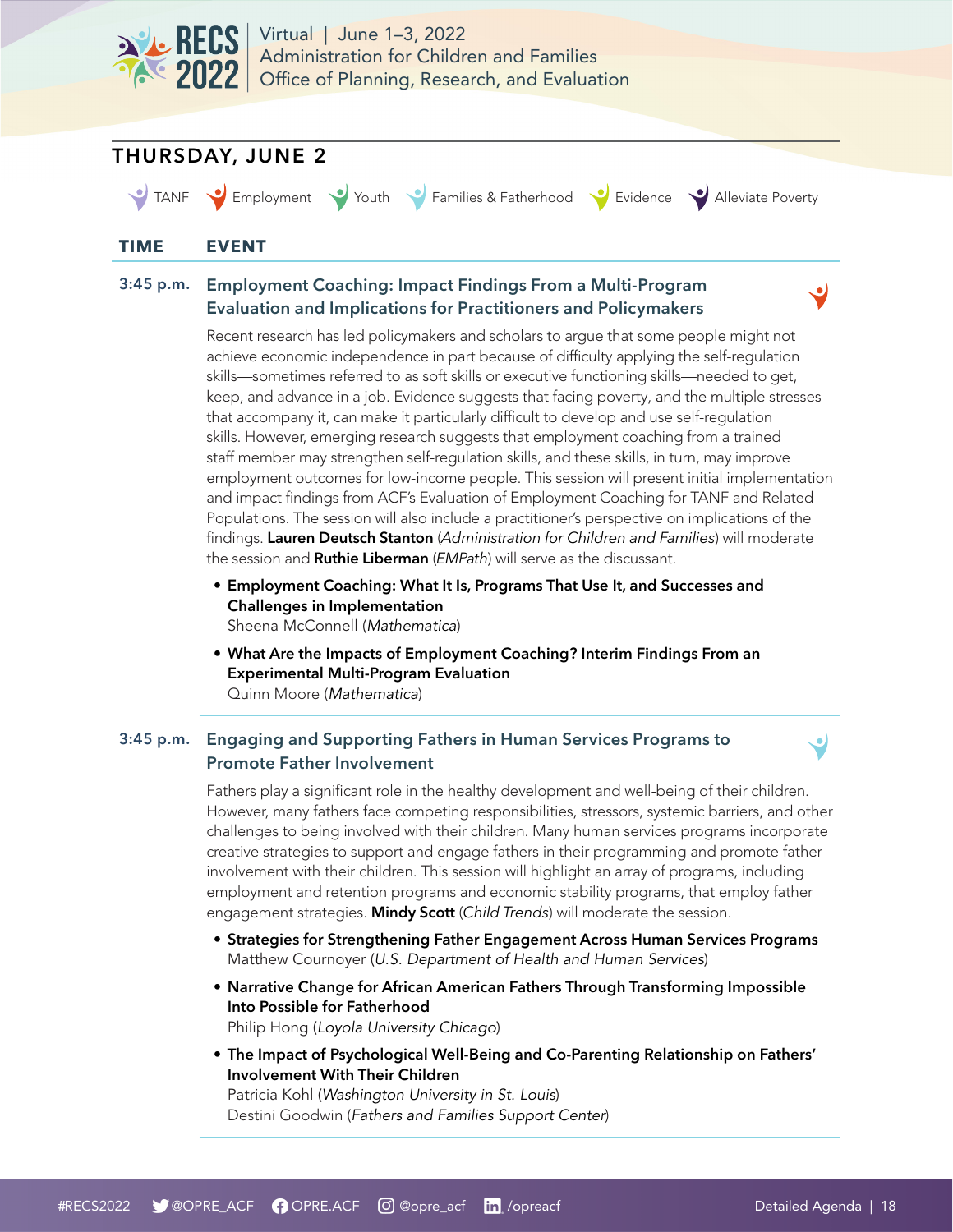

## THURSDAY, JUNE 2

TANF Employment Vouth Families & Fatherhood Cividence Alleviate Poverty

#### **TIME EVENT**

#### 3:45 p.m. Exploring How TANF and Other Forms of Cash Assistance Support Employment and Well-Being

TANF is one of several programs in the social safety net that provides cash assistance to families experiencing poverty. This session will explore innovations in TANF policy and practice, and interactions with other forms of cash transfer, to understand how increases in the amount of money available to families participating in TANF can improve employment and well-being. Sarita Barton (*Administration for Children and Families*) will moderate the session.

- Does a Lump-Sum Payment at TANF Program Entry Impact Employment Outcomes? Megan Kauffmann (Colorado Department of Human Services)
- Early Outcomes of Maryland's Partial Child Support Pass-Through Policy Letitia Passarella (University of Maryland)
- Trends in Work Support: Examining the Effect of TANF and EITC on Low-Income Families

Rhucha Samudra (Augusta University)

#### 3:45 p.m. Supporting Youth With Disabilities in the Transition to Adulthood: Findings from Recent Experiments



Many young people with disabilities face challenges at the individual, family, and systemic level that can make the transition to adulthood and employment more difficult. This session will present findings from recent studies of programs that aimed to serve young people with disabilities and that emphasized work-based learning experiences and other employment-promoting services. In addition to describing the various service models and summarizing the impacts on youth outcomes, the session will share lessons learned about developing and implementing transition services for youth with disabilities. Gabrielle Newell (*Administration for Children and Families*) will moderate the session and Jeffrey Hemmeter (*Social Security Administration*) will serve as the discussant.

• Promoting Readiness of Minors in Supplemental Security Income (PROMISE): Five-Year Impacts of the PROMISE Projects

Ankita Patnaik (Mathematica)

• Work Experiences for Students With Disabilities: A Synthesis of Findings Across Four Model Demonstration Projects

Susan Foley (University of Massachusetts Boston)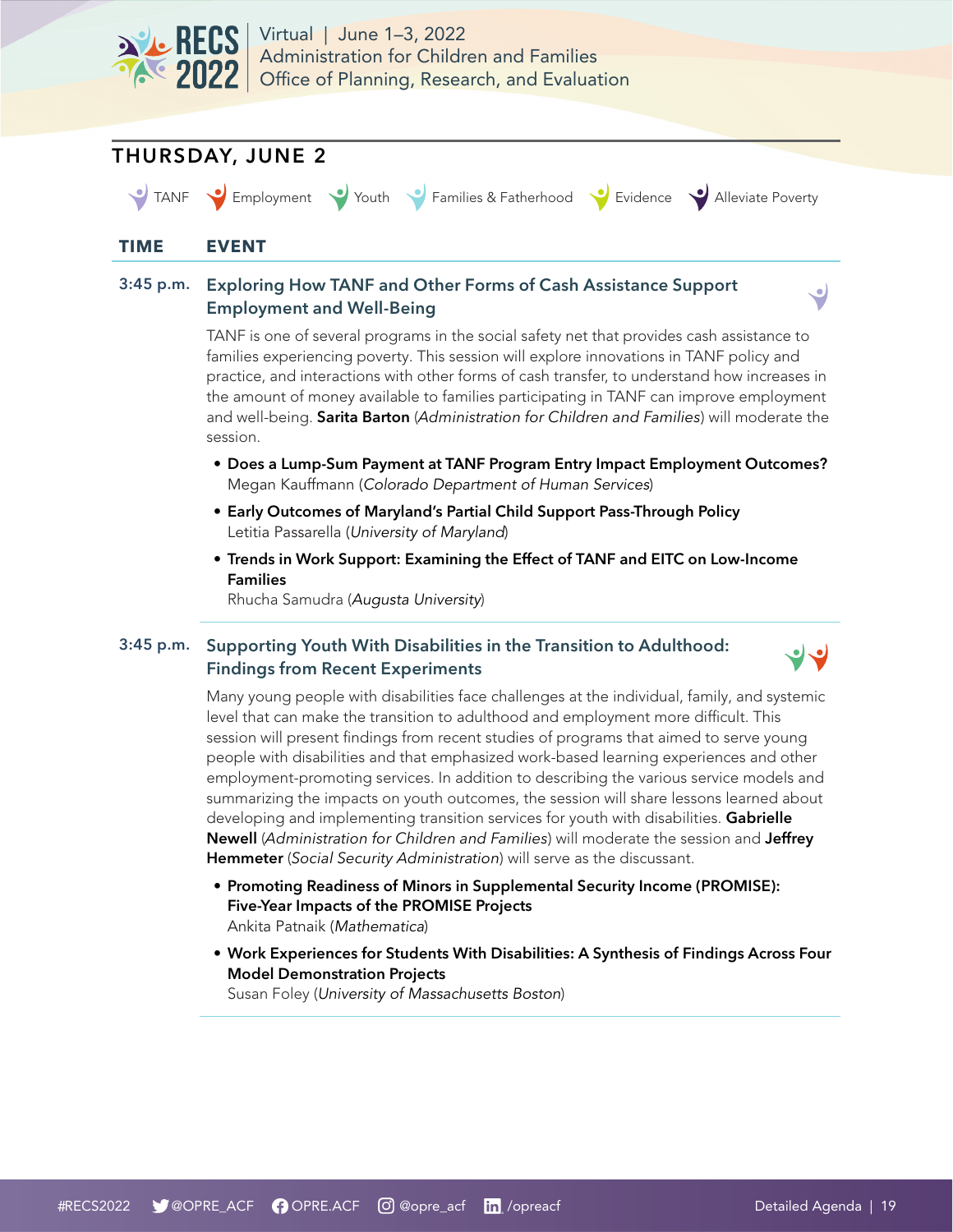

## THURSDAY, JUNE 2

TANF Employment Youth Families & Fatherhood V Evidence V Alleviate Poverty

ں ں

#### **TIME EVENT**

#### 3:45 p.m. Using Data and Equitable Research Approaches to Improve Indigenous Programs

Colonization, historical injustice, and discrimination have influenced the research and evaluation conducted on or with Indigenous Tribes and communities in the United States. Consequently, these populations have often been excluded from the collection and use of data that shaped many policies and programs that have harmed Indigenous families and communities. This session will feature three presentations that highlight approaches for research, evaluation, and data collection and use that promote equity for these communities. Amelia Popham (*Administration for Children and Families*) will moderate the session.

- How to Engage with Indigenous Tribes and Communities in Evaluation and Research Heather Gordon (Child Trends)
- Collaborative Partnerships for Growth: Using Data to Strengthen Native Programs Kristen Hudgins (Administration for Community Living)
- Measuring Collaboration: Using Data to Improve Tribal TANF-Child Welfare Collaboration and Coordination

Laura Nerenberg (Administration for Children and Families)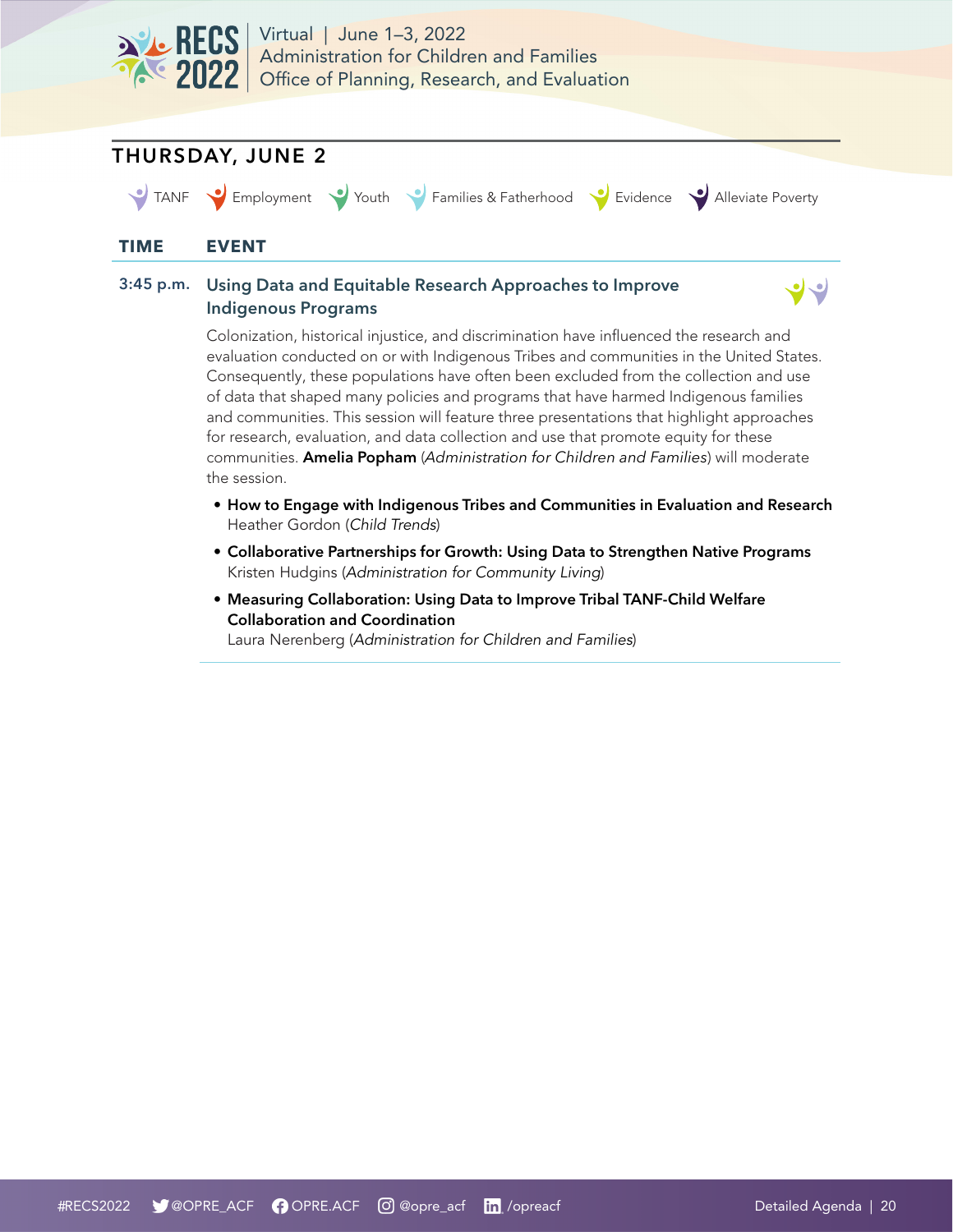<span id="page-20-0"></span>



## **TIME EVENT**

#### 12:00 p.m. **NETWORKING OPPORTUNITY**

#### Research Mentoring and Networking Event

The Office of Planning, Research, and Evaluation and the National Research Center on Hispanic Children & Families, in partnership with the National African American Child and Family Research Center and the Tribal Early Childhood Research Center, are pleased to host this virtual networking opportunity.

The event is designed to facilitate relationships between mentees (conference attendees who identify as emerging scholars, including students, recent graduates, and junior staff and faculty) and mentors (senior researchers and leaders in the field) who study family selfsufficiency and social welfare programs and policies, including the experiences of diverse populations and racial and ethnic equity in human services. Mentors and mentees will be grouped in Zoom breakout rooms based on topical interest. Discussions will be informal, and topics will include conducting studies with diverse populations, applying an equity lens to research, and career development more broadly.

This event is free and open to all RECS attendees who identify as emerging scholars.

[Separate advanced registration](https://us02web.zoom.us/meeting/register/tZIsdOiurzgoGtbL0CtxZQZWNO7qwaLG6KsG) is required by June 1.

#### 1:00 p.m. **CONCURRENT BREAKOUT SESSIONS**

#### Employment Services for People With Substance Use Disorders: Findings From Recent Implementation Studies

The United States is experiencing a crisis in addressing the wide-ranging needs of individuals with substance use disorders (SUDs)—a crisis that has been exacerbated by increases in substance misuse and overdoses during the COVID-19 pandemic. Employment can be a critical element in addressing substance misuse, as working can help those with SUDs stay on the path to recovery. However, many people in recovery may struggle with employment, particularly during periods of economic disruption such as the COVID-19 pandemic. This session will present implementation findings from two recent evaluations of a range of employment services for people with SUDs. Clare DiSalvo (*Administration for Children and Families/VPD Government Solutions*) will moderate the session and Christina Yancey (*U.S. Department of Labor*) will serve as the discussant.

- Workforce System Approaches to Supporting Individuals and Communities Impacted by the Opioid Crisis Jill Berk (Mathematica)
- Integrating Employment Services With SUD Treatment and Recovery: The Experiences of Five Programs Hannah Betesh (Abt Associates)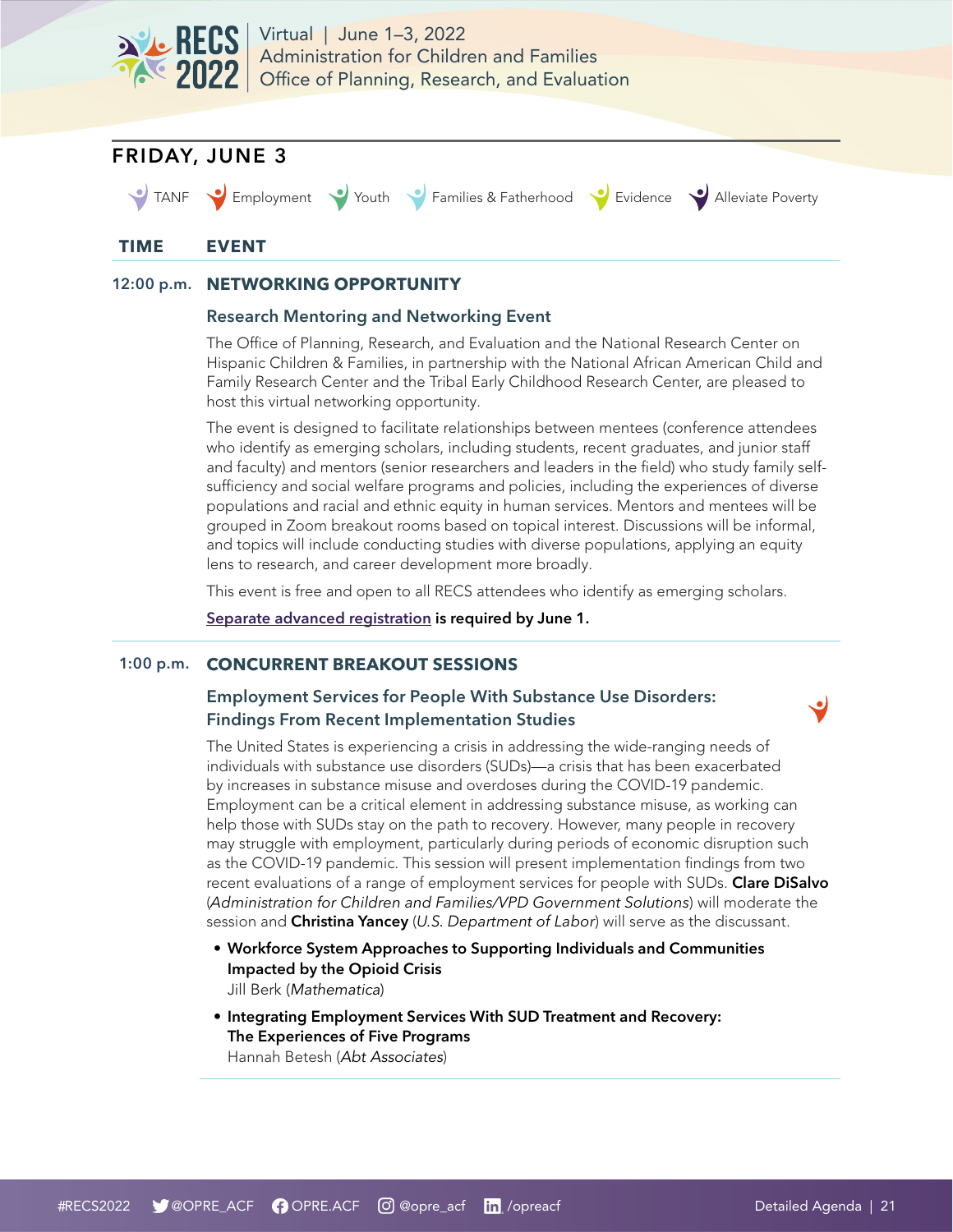



Education and Marriage Services (STREAMS) evaluation to help identify strategies for improving the delivery and effectiveness of HMRE programs, with a particular emphasis on understudied populations and program approaches. This session will present findings from three of the STREAMS impact studies to demonstrate the many ways programs are providing HMRE services and reflect the current state of evidence of the impacts of these programs. Alan Hawkins (*Brigham Young University*) will moderate the session.

- Healthy Marriage and Relationship Education for Expectant and New Mothers: The One-Year Impacts of MotherWise Ankita Patnaik (Mathematica)
- Healthy Marriage and Relationship Education With Integrated Economic Stability Services: The Impacts of Empowering Families April Wu (Mathematica)
- Integrating Healthy Marriage and Relationship Education Into an Employment Training Program: The Impacts of Career STREAMS Julieta Lugo-Gil (Mathematica)

#### 1:00 p.m. Next Generation of Behavioral Interventions to Advance Self-Sufficiency (BIAS-NG): Going Beyond Nudges in Child Welfare and TANF



The ACF Behavioral Interventions to Advance Self-Sufficiency-Next Generation (BIAS-NG) project aims to improve human services program design and outcomes through the application of behavioral science principles. BIAS-NG partners with state and local agencies to diagnose behavioral barriers to program success; design interventions to address those barriers; and test the efficacy of those behaviorally informed interventions relative to status quo service delivery for TANF, child welfare, and Head Start programs. The presentations in this panel will offer the audience new evidence to better understand the implementation and effectiveness of behavioral science interventions. Kimberly Clum (*Administration for Children and Families*) will moderate the session.

- BIAS-NG: A Randomized Trial With Allegheny Child Welfare Rekha Balu (MDRC)
- BIAS-NG: Two Randomized Trials With Monroe County TANF Clinton Key (MDRC)
- BIAS-NG: The Practitioner Perspective Elizabeth O'Brien (Monroe County Department of Human Services)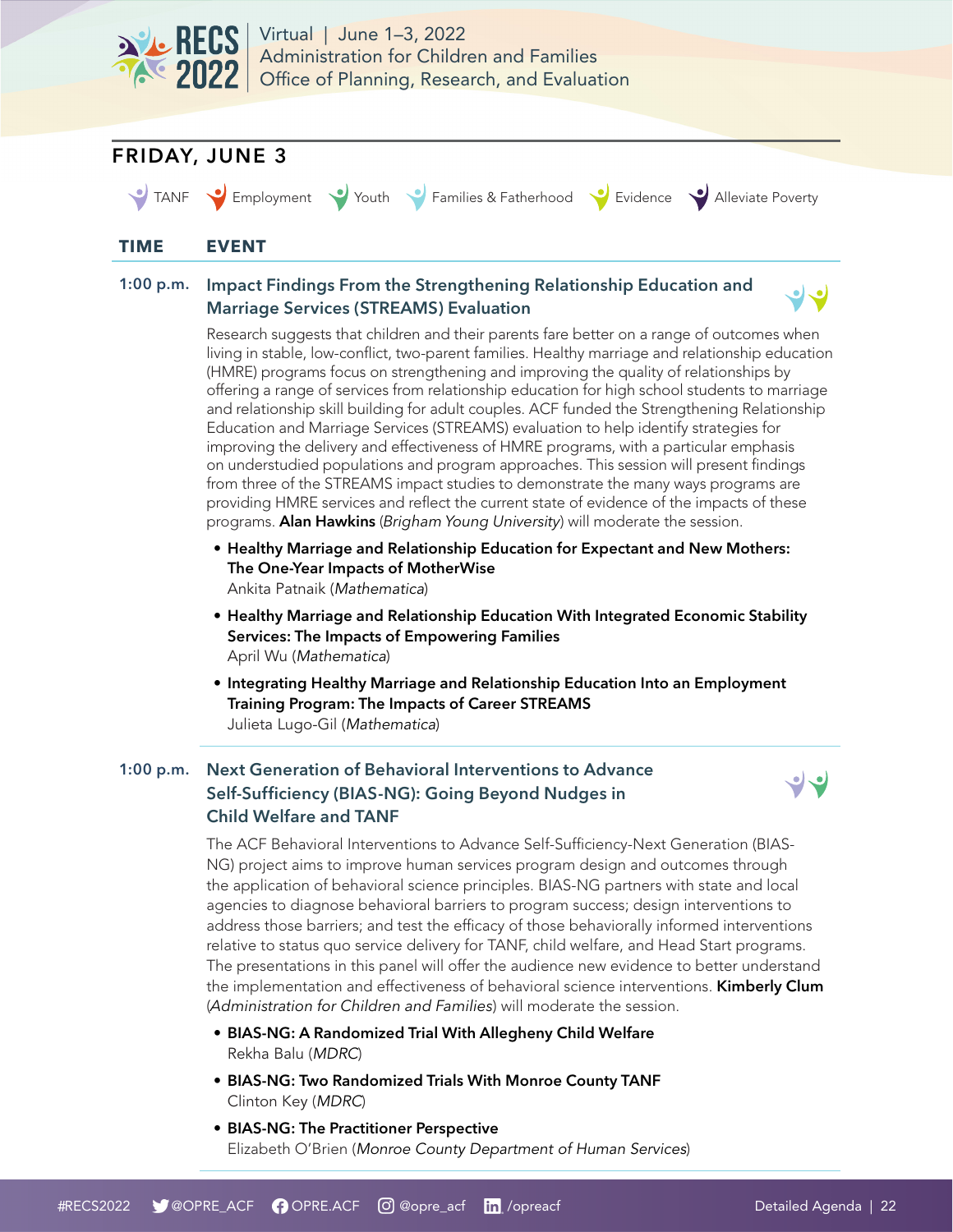



for Sexual Risk Avoidance Education (SRAE) is using a descriptive and formative approach to enrich programming, build data and evaluation capacity, and improve a growing evidence base. This session will present two distinct SRAE research efforts and their emerging findings pointing towards program successes and opportunities for improvement Caryn Blitz (*Administration for Children and Families*) will moderate the session and Calonie Gray (*Administration for Children and Families*) will serve as the discussant.

- Assessing the Benefits of Success Sequence for Economic Self-Sufficiency and Family Stability
	- Hande Inanc (Mathematica)
- Enhancing SRAE Programming Through Improved Facilitation: An Application of Program Components Research Heather Zaveri (Mathematica)

#### 1:00 p.m. The Promise of Administrative Data in Long-Term Follow-Up Research

Many social programs are intended to generate long-term benefits for their participants, but evaluations of those programs have historically not had access to the necessary resources to measure such outcomes over the long run. Administrative data present a potentially low-cost opportunity for tracking the long-term effects of policy or program interventions. However, there are open questions around what makes a study a worthwhile candidate for long-term follow-up; how to navigate the many considerations associated with this type of work; and whether administrative data are of sufficient quality and completeness to adequately support long-term outcomes research. This session will feature three presentations that have started to address these questions. Brett Brown (*Administration for Children and Families*) will moderate the session.

• Guiding Considerations for Examining Long-Term Outcomes in Program Evaluations Using Administrative Data

Jonathan Bigelow (MDRC)

- Long-Term Employment Experiences of NEWWS Study Participants Deondre Jones (MDRC)
- The Marginal Value of Public Funds: Identifying the Long-Term Cost-Effectiveness of Public Policies

Ben Sprung-Keyser (Harvard University)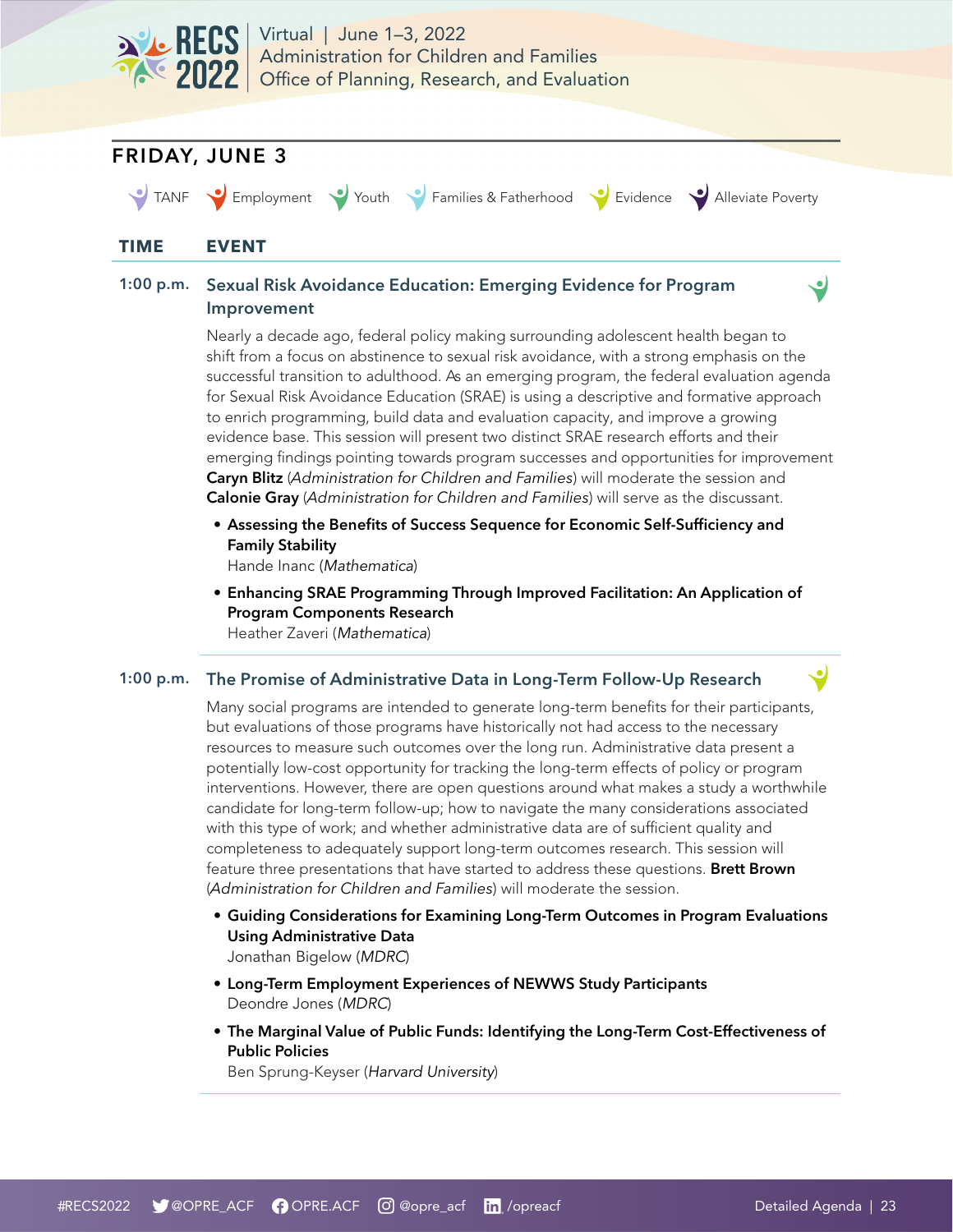



#### 2:00 p.m. **BREAK**

#### 2:15 p.m. **CLOSING REMARKS**

Hilary Bruck (Administration for Children and Families)

#### **ACF'S COMMITMENT TO EQUITY**

Amanda Coleman (Administration for Children and Families)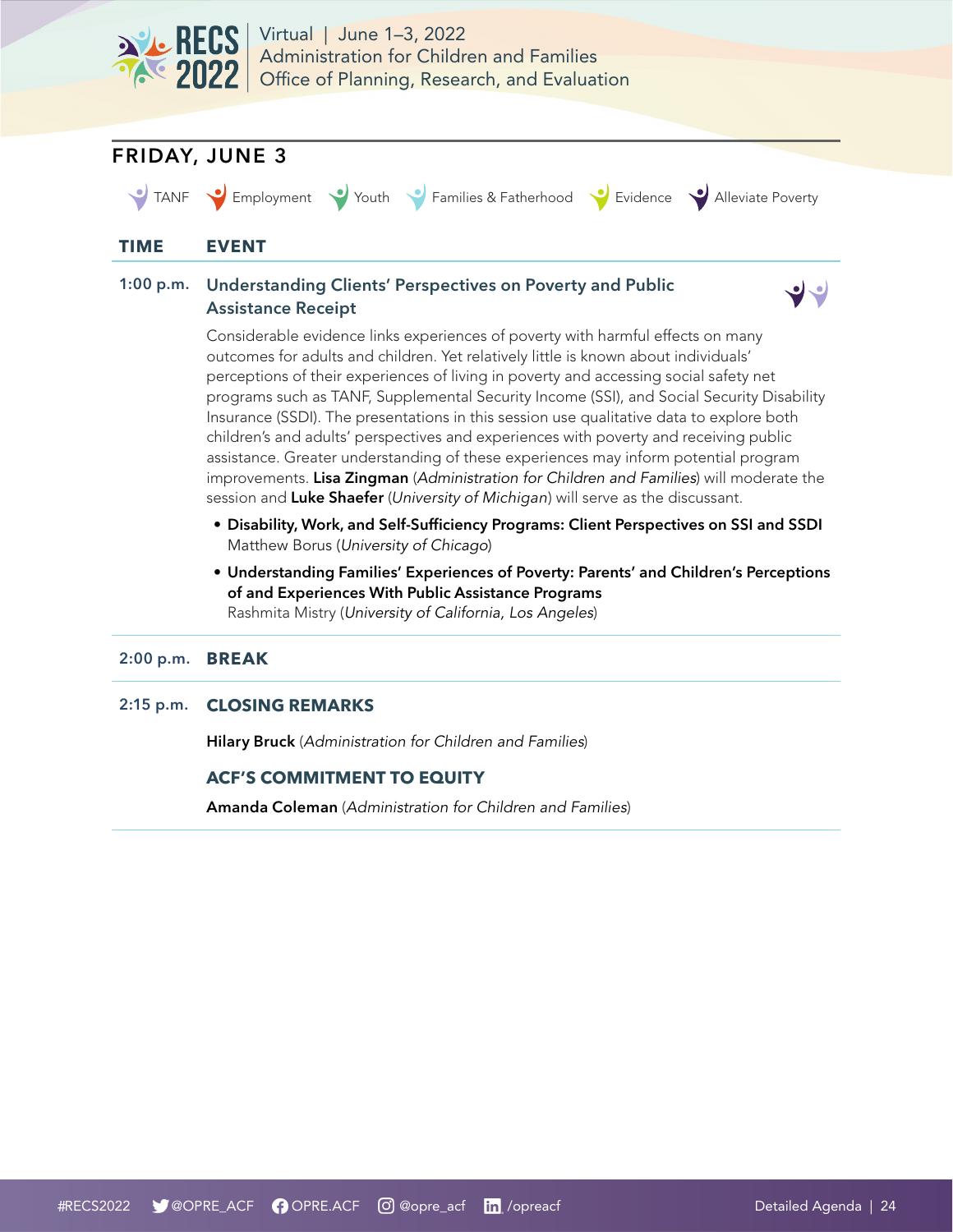

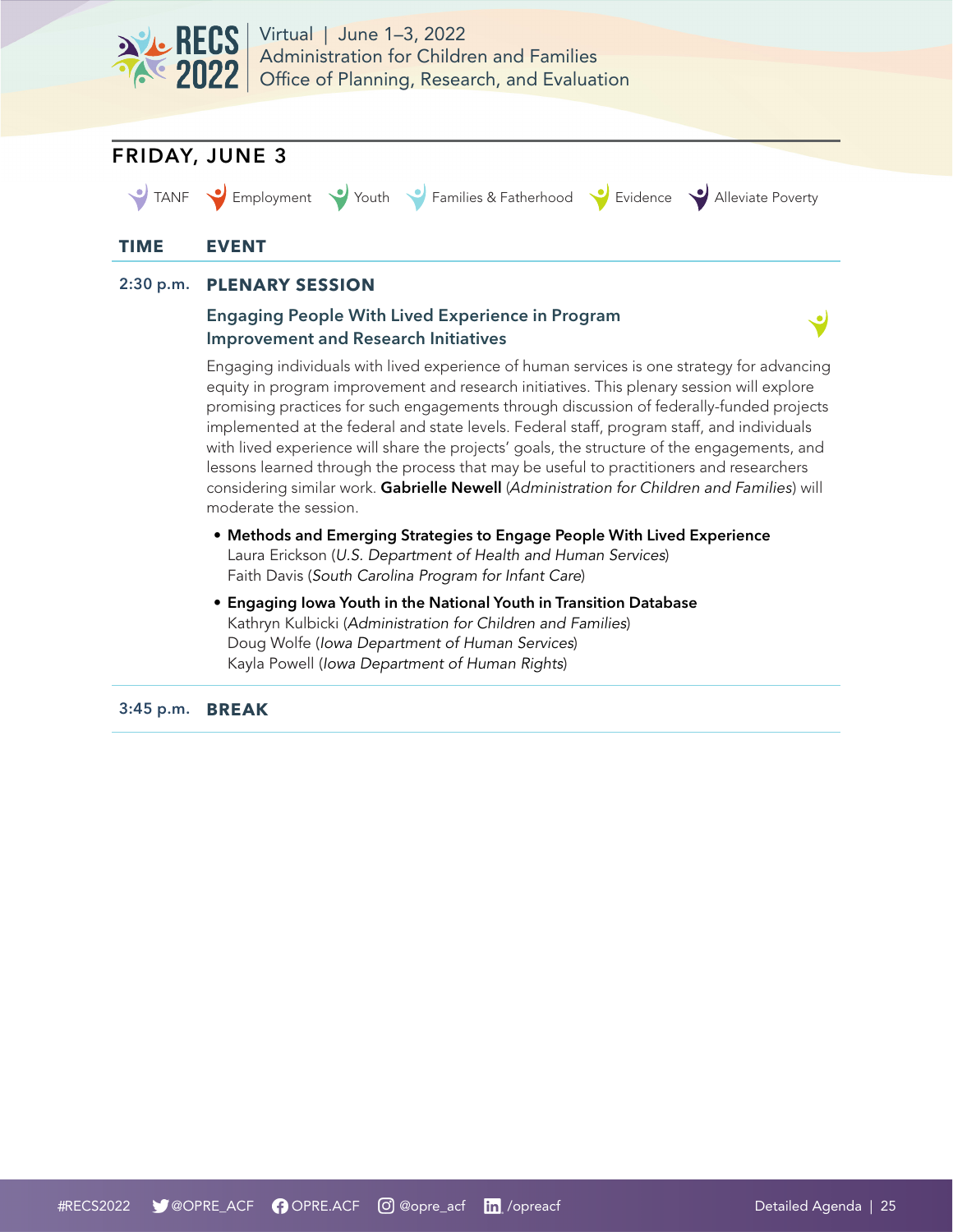



#### 4:00 p.m. **CONCURRENT BREAKOUT SESSIONS**

#### Examining Innovative Rental Subsidies as a Means of Promoting Housing Stability and Family Well-Being

This session will present work examining innovative types of rental assistance and their role in promoting housing stability and family well-being. The first presentation will discuss findings from a recent ACF study to understand how TANF funding is being used to support families experiencing homelessness. The second presentation will feature findings from New Jersey's Keeping Families Together Program, a supportive housing model designed to increase selfsufficiency and prevent child maltreatment among families involved with the child welfare system. The final presentation will examine the DC Flex rent subsidy program, a conditional cash transfer program that provides direct support to participating families. Anice Chenault (*U.S. Department of Housing and Urban Development*) will moderate the session.

- Approaches for Using TANF Funding to Support Families Experiencing Homelessness Lauren Dunton (Abt Associates)
- Keeping Families Together: An Evaluation of a Supportive Housing Program for Child Welfare-Involved Families in New Jersey Pamela Lilleston (New Jersey Department of Children and Families)
- Do Shallow Rental Subsidies Promote Housing Stability? Evidence From the DC Flexible Rent Subsidy Program Maria Alva (Georgetown University)

#### 4:00 p.m. Executing the Learn, Innovate, Improve (LI<sup>2</sup>) Phases: Lessons From Iowa, Baltimore, and New York



State, local, and Tribal leaders need quick, low-burden strategies to make evidence-driven decisions about their approaches in a rapidly evolving world. Learn, Innovate, Improve (LI2 ) is one model that draws upon evidence and analytic methods practitioners can use to support rapid change and continuous program improvement. As part of ACF's Project SPARK (Supporting Partnerships to Advance Research and Knowledge), Mathematica and The Adjacent Possible have been working with TANF programs to support their need to modify, test, and innovate to find processes that can better support their staff and clients. This session will highlight three programs' experiences using LI2 . Michelle Derr (*The Adjacent Possible*) will moderate the session.

• Understanding What to Change: Implementing a Learn Phase to Optimize Remote Service Delivery

Lorie Easter (Iowa Department of Human Rights)

- Baltimore Health Corps Initiative: A Transitional Jobs Program to Improve Health and Employment Outcomes During COVID-19 Mackenzie Garvin (Baltimore Mayor's Office of Employment Development)
- Learning to Improve: NYC HRA's Redesign of Their Assessment for Youth and Families Receiving TANF Angela Ghesquiere (New York City Department of Social Services)

#RECS2022 **W** @OPRE\_ACF **O** OPRE.ACF **O** @opre\_acf **in** /opreacf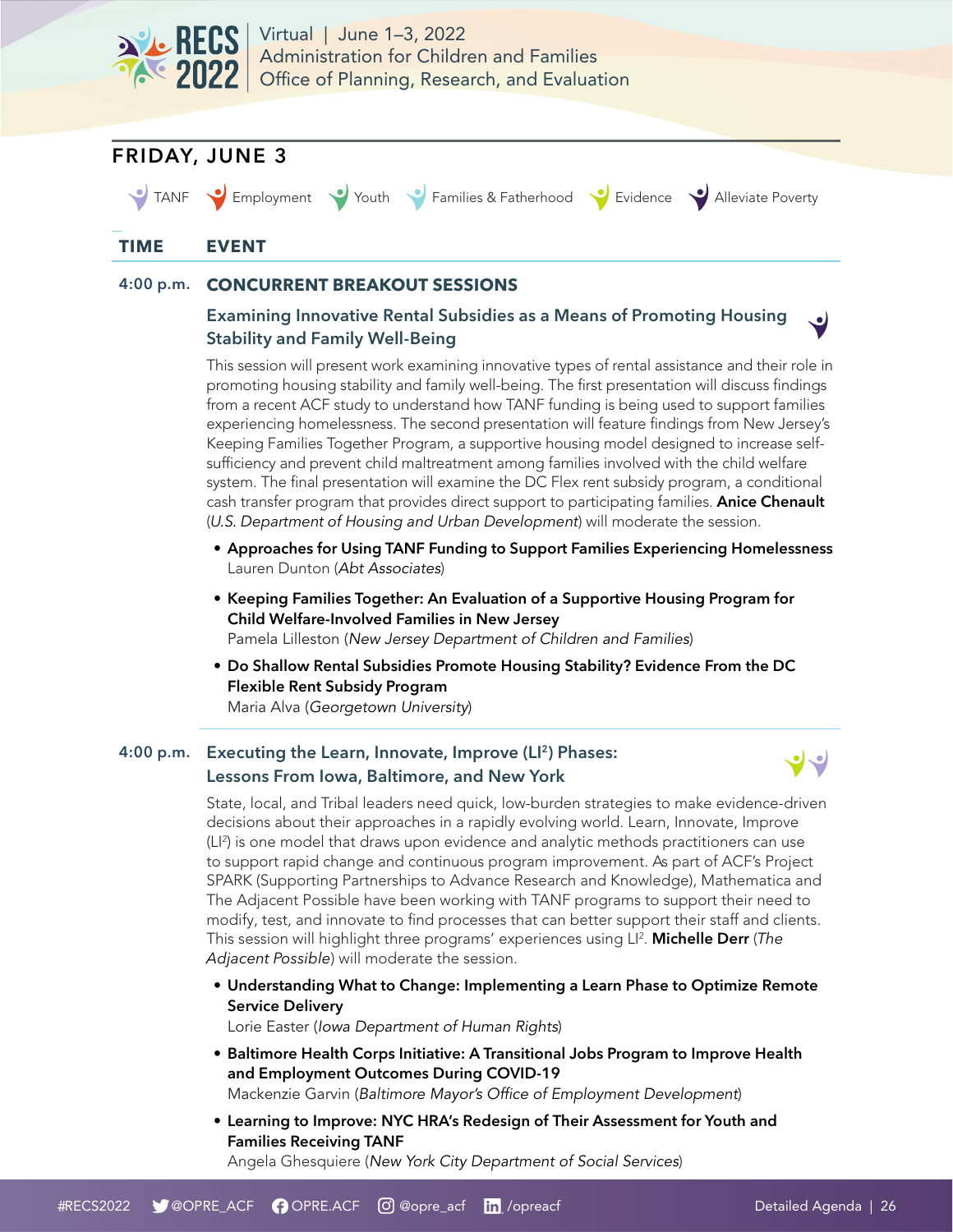



#### 4:00 p.m. Improving Services to Fathers Through Continuous Improvement Mechanisms: Lessons From Two Evaluations

Fathers intersect human services systems in a variety of ways. Supporting the diverse set of programs that serve fathers while also bolstering such programs' research readiness and continuous improvement requires a range of methods grounded in a common set of principles, such as those from continuous quality improvement approaches and implementation science frameworks. This session will share program improvement experiences from two different program settings serving fathers and their families: fatherhood programming and child welfare services. Each presentation will share an overview of the continuous learning approach employed, highlighting data that were collected and how rapid-cycle tests were incorporated. Pooja Curtin (*Administration for Children and Families*) will moderate the session and Taffy Compain (*Administration for Children and Families*) will serve as the discussant.

- Rapid Learning Methods to Enhance Father Engagement and Program Implementation Emily Marano (MDRC)
- Designing Systems That Effectively Engage Fathers and Paternal Relatives and Promote Racial Justice

Jill Spielfogel (Mathematica)